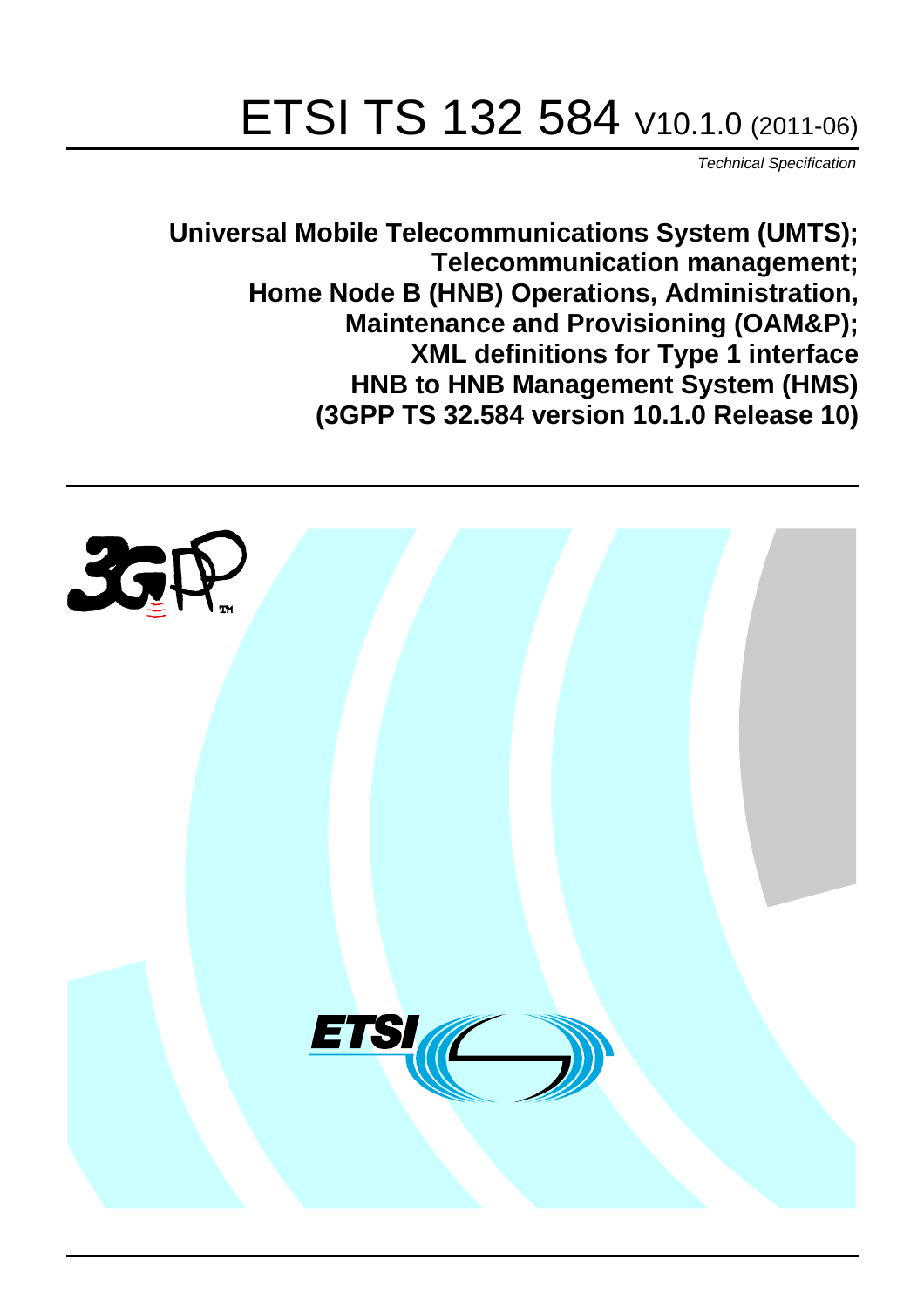Reference RTS/TSGS-0532584va10

> Keywords UMTS

#### *ETSI*

#### 650 Route des Lucioles F-06921 Sophia Antipolis Cedex - FRANCE

Tel.: +33 4 92 94 42 00 Fax: +33 4 93 65 47 16

Siret N° 348 623 562 00017 - NAF 742 C Association à but non lucratif enregistrée à la Sous-Préfecture de Grasse (06) N° 7803/88

#### *Important notice*

Individual copies of the present document can be downloaded from: [http://www.etsi.org](http://www.etsi.org/)

The present document may be made available in more than one electronic version or in print. In any case of existing or perceived difference in contents between such versions, the reference version is the Portable Document Format (PDF). In case of dispute, the reference shall be the printing on ETSI printers of the PDF version kept on a specific network drive within ETSI Secretariat.

Users of the present document should be aware that the document may be subject to revision or change of status. Information on the current status of this and other ETSI documents is available at <http://portal.etsi.org/tb/status/status.asp>

If you find errors in the present document, please send your comment to one of the following services: [http://portal.etsi.org/chaircor/ETSI\\_support.asp](http://portal.etsi.org/chaircor/ETSI_support.asp)

#### *Copyright Notification*

No part may be reproduced except as authorized by written permission. The copyright and the foregoing restriction extend to reproduction in all media.

> © European Telecommunications Standards Institute 2011. All rights reserved.

**DECT**TM, **PLUGTESTS**TM, **UMTS**TM, **TIPHON**TM, the TIPHON logo and the ETSI logo are Trade Marks of ETSI registered for the benefit of its Members.

**3GPP**TM is a Trade Mark of ETSI registered for the benefit of its Members and of the 3GPP Organizational Partners. **LTE**™ is a Trade Mark of ETSI currently being registered

for the benefit of its Members and of the 3GPP Organizational Partners.

**GSM**® and the GSM logo are Trade Marks registered and owned by the GSM Association.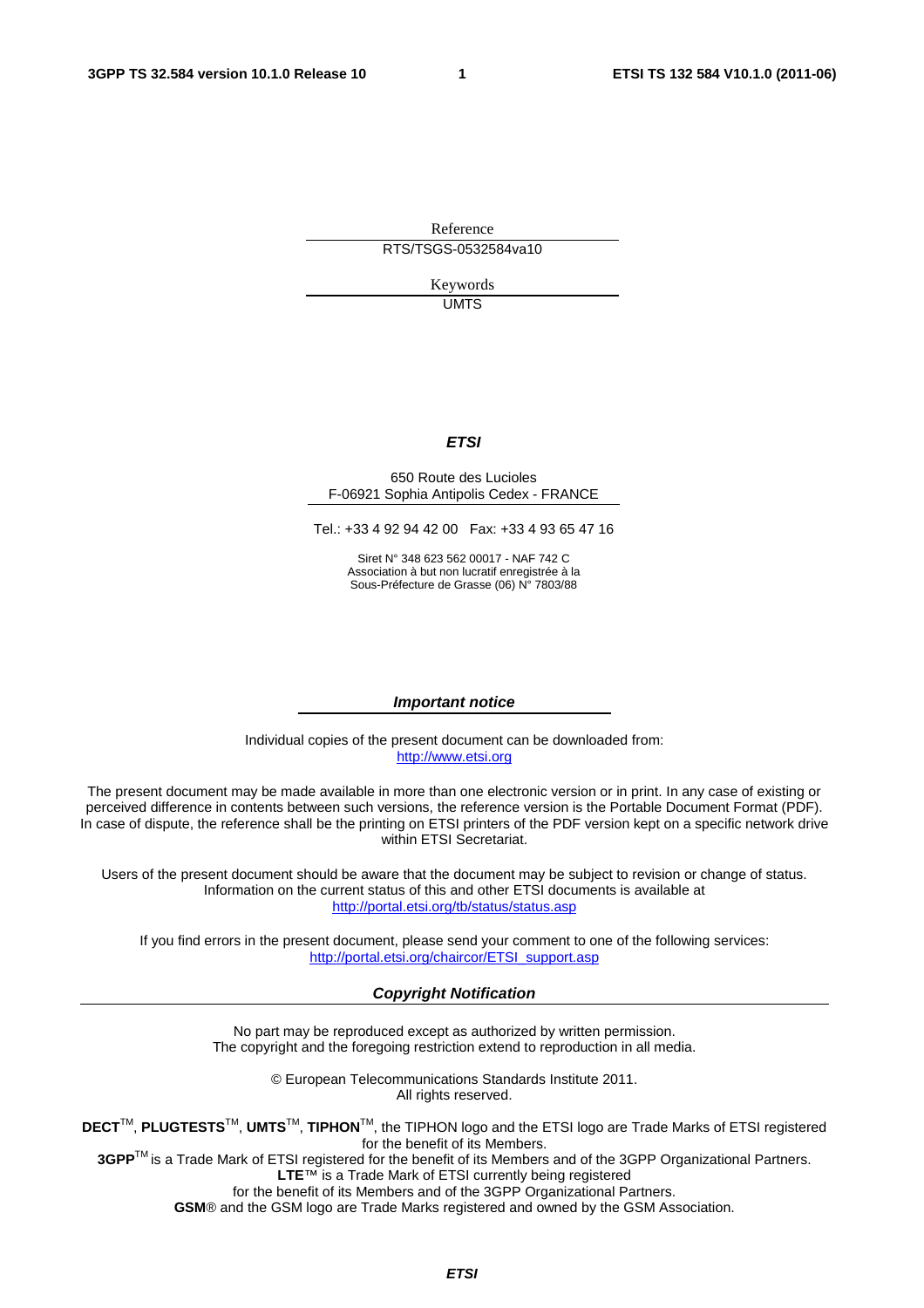# Intellectual Property Rights

IPRs essential or potentially essential to the present document may have been declared to ETSI. The information pertaining to these essential IPRs, if any, is publicly available for **ETSI members and non-members**, and can be found in ETSI SR 000 314: *"Intellectual Property Rights (IPRs); Essential, or potentially Essential, IPRs notified to ETSI in respect of ETSI standards"*, which is available from the ETSI Secretariat. Latest updates are available on the ETSI Web server [\(http://webapp.etsi.org/IPR/home.asp\)](http://webapp.etsi.org/IPR/home.asp).

Pursuant to the ETSI IPR Policy, no investigation, including IPR searches, has been carried out by ETSI. No guarantee can be given as to the existence of other IPRs not referenced in ETSI SR 000 314 (or the updates on the ETSI Web server) which are, or may be, or may become, essential to the present document.

## Foreword

This Technical Specification (TS) has been produced by ETSI 3rd Generation Partnership Project (3GPP).

The present document may refer to technical specifications or reports using their 3GPP identities, UMTS identities or GSM identities. These should be interpreted as being references to the corresponding ETSI deliverables.

The cross reference between GSM, UMTS, 3GPP and ETSI identities can be found under [http://webapp.etsi.org/key/queryform.asp.](http://webapp.etsi.org/key/queryform.asp)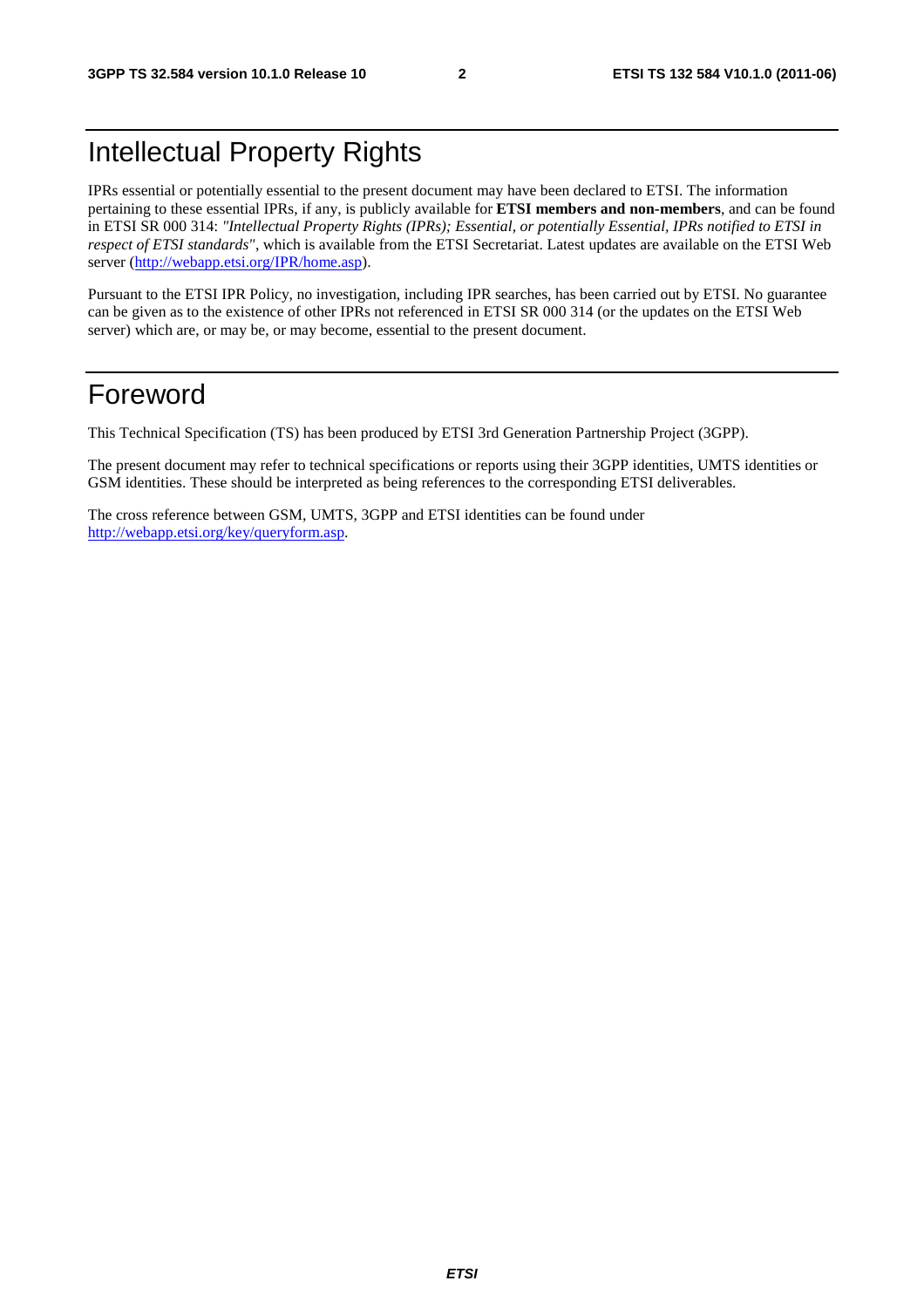$\mathbf{3}$ 

# Contents

| 1                                                       |                               |  |  |  |  |
|---------------------------------------------------------|-------------------------------|--|--|--|--|
| 2                                                       |                               |  |  |  |  |
| 3<br>3.1<br>3.2                                         |                               |  |  |  |  |
| $\overline{4}$<br>4.1<br>4.2<br>4.2.1<br>4.2.2<br>4.2.3 |                               |  |  |  |  |
| 5<br>5.1<br>5.2<br>5.2.1<br>5.2.2<br>5.2.2              |                               |  |  |  |  |
|                                                         | <b>Annex A (informative):</b> |  |  |  |  |
| A.1                                                     |                               |  |  |  |  |
| A.2                                                     |                               |  |  |  |  |
|                                                         | <b>Annex B</b> (informative): |  |  |  |  |
|                                                         | <b>Annex C</b> (informative): |  |  |  |  |
|                                                         |                               |  |  |  |  |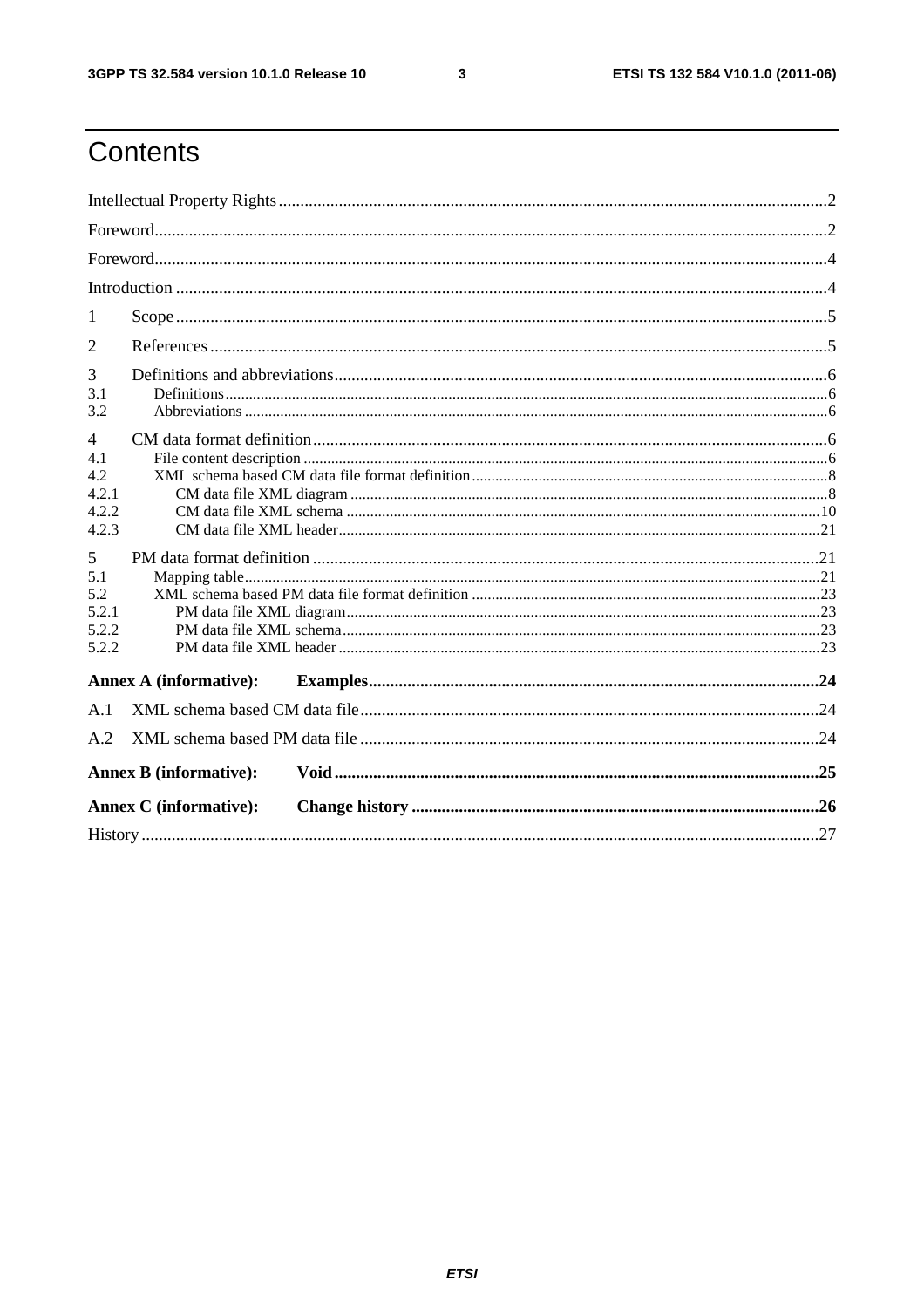# Foreword

This Technical Specification has been produced by the 3<sup>rd</sup> Generation Partnership Project (3GPP).

The contents of the present document are subject to continuing work within the TSG and may change following formal TSG approval. Should the TSG modify the contents of the present document, it will be re-released by the TSG with an identifying change of release date and an increase in version number as follows:

Version x.y.z

where:

- x the first digit:
	- 1 presented to TSG for information;
	- 2 presented to TSG for approval;
	- 3 or greater indicates TSG approved document under change control.
- y the second digit is incremented for all changes of substance, i.e. technical enhancements, corrections, updates, etc.
- z the third digit is incremented when editorial only changes have been incorporated in the document.

# Introduction

The present document is part of a TS-family covering the 3<sup>rd</sup> Generation Partnership Project Technical Specification Group Services and System Aspects, Telecommunication Management; as identified below:

| 32.581: | "Telecommunications management; Home Node B (HNB) Operations, Administration,<br>Maintenance and Provisioning (OAM&P); Concepts and requirements for Type 1 interface HNB<br>to HNB Management System (HMS)" |
|---------|--------------------------------------------------------------------------------------------------------------------------------------------------------------------------------------------------------------|
| 32.582: | "Telecommunications management; Home Node B (HNB) Operations, Administration,<br>Maintenance and Provisioning (OAM&P); Information model for Type 1 interface HNB to HNB<br>Management System (HMS)"         |
| 32.583: | "Telecommunications management; Home Node B (HNB) Operations, Administration,<br>Maintenance and Provisioning (OAM&P); Procedure flows for Type 1 interface HNB to HNB<br>Management System (HMS)"           |
| 32.584: | "Telecommunications management; Home Node B (HNB) Operations, Administration,<br>Maintenance and Provisioning (OAM&P); XML definitions for Type 1 interface HNB to HNB<br>Management System (HMS)"           |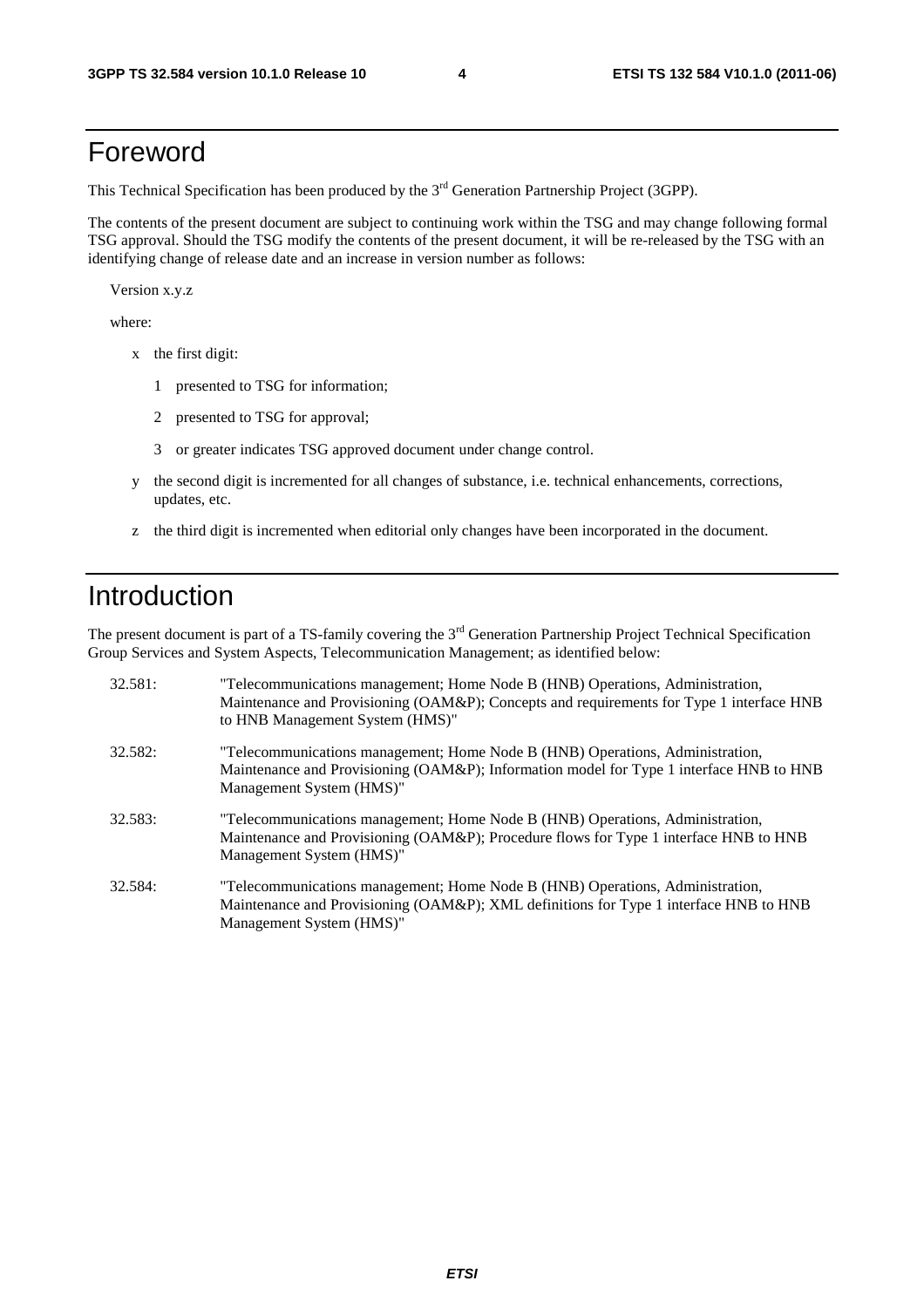### 1 Scope

The present document describes the data format for Configuration Management and Performance Management for Home Node B (HNB). The XML definitions captured in this document shall be met via Type 1 interface between HNB and HNB Management System (HMS).

# 2 References

The following documents contain provisions which, through reference in this text, constitute provisions of the present document.

- References are either specific (identified by date of publication, edition number, version number, etc.) or non-specific.
- For a specific reference, subsequent revisions do not apply.
- For a non-specific reference, the latest version applies. In the case of a reference to a 3GPP document (including a GSM document), a non-specific reference implicitly refers to the latest version of that document *in the same Release as the present document*.
- [1] 3GPP TR 21.905: "Vocabulary for 3GPP Specifications".
- [2] 3GPP TS 32.101: "Telecommunication management; Principles and high level requirements".
- [3] 3GPP TS 32.102: "Telecommunication management; Architecture".
- [4] 3GPP TS 32.300: "Telecommunication management; Configuration Management (CM); Name convention for Managed Objects".
- [5] Void.
- [6] 3GPP TR R3.020, Home (e)NodeB
- [7] TR-069 Amendment 2, CPE WAN Management Protocol v1.1, Broadband Forum
- [8] 3GPP TS 32.435: "Telecommunication management; Performance measurement: eXtensible Markup Language (XML) file format definition"
- [9] 3GPP TS 32.582: "Telecommunications management; Home Node B (HNB) Operations, Administration, Maintenance and Provisioning (OAM&P); Information model for Type 1 interface HNB to HNB Management System (HMS)"
- [10] W3C REC-xml-20001006: "Extensible Markup Language (XML) 1.0 (Second Edition)".
- [11] W3C REC-xmlschema-0-20010502: "XML Schema Part 0: Primer".
- [12] W3C REC-xmlschema-1-20010502: "XML Schema Part 1: Structures".
- [13] W3C REC-xmlschema-2-20010502: "XML Schema Part 2: Datatypes".
- [14] W3C REC-xml-names-19990114: "Namespaces in XML".
- [15] TR-157 Amendment 1 'Component Objects for CWMP', Broadband Forum.
- [16] TR-098 Amendment 2, "Internet Gateway Device Data Model for TR-069", Broadband Forum
- [17] 3GPP TS 32.622: "Telecommunication management; Configuration Management (CM); Generic network resources Integration Reference Point (IRP): Network Resource Model (NRM)".

[18] 3GPP TS 32.772: 'Telecommunication management; Home Node B (HNB) Subsystem (HNS); Integration Reference Point (IRP); Information Service (IS)'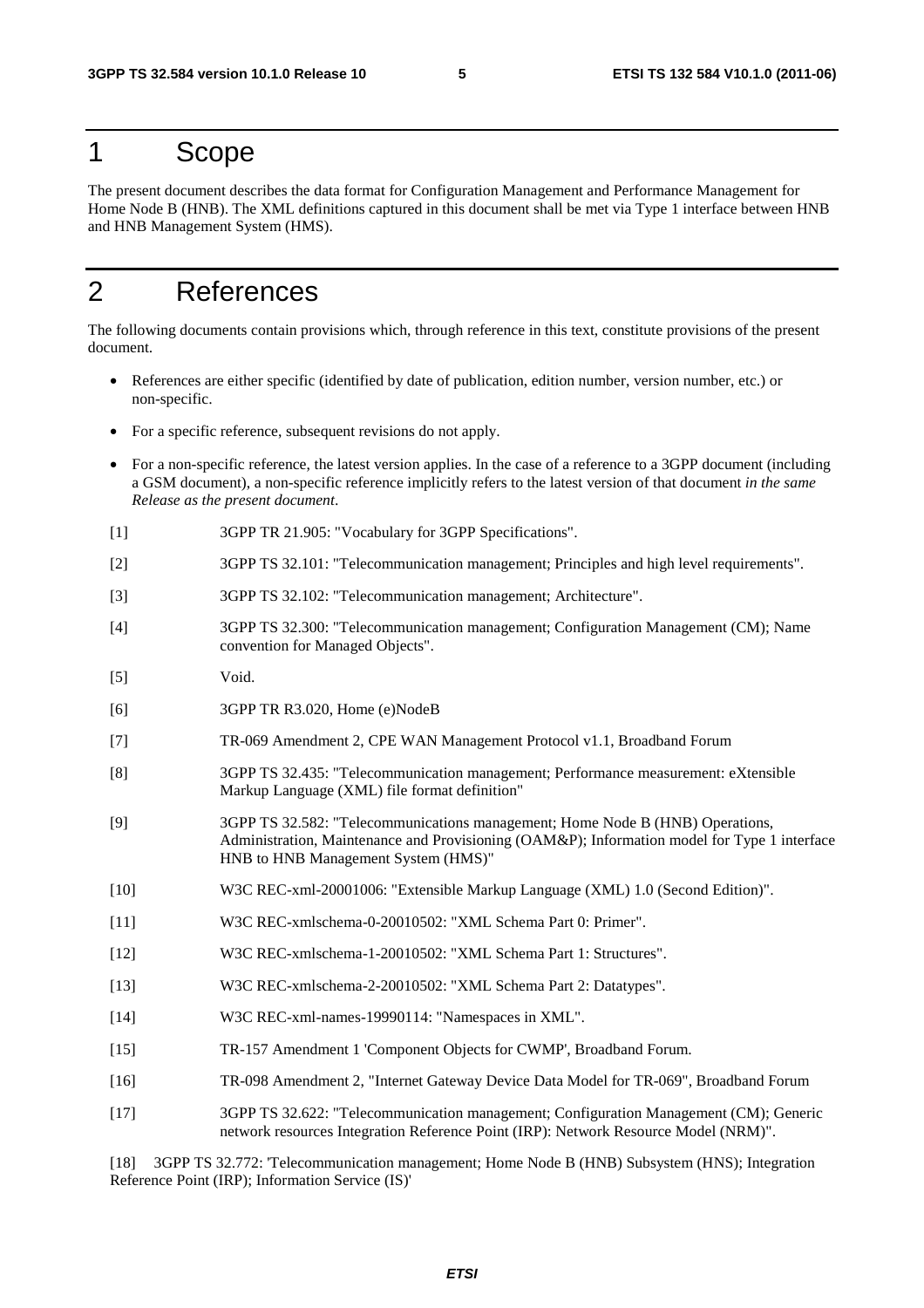- [19] 3GPP TS 22.220: 'Service requirements for Home Node B (HNB) and Home eNode B (HeNB)'
- [20] 3GPP TS 32.432: 'Telecommunication management; Performance measurement: File format definition'

## 3 Definitions and abbreviations

#### 3.1 Definitions

For the purposes of the present document, the terms and definitions given in TR 21.905 [1] and the following apply. A term defined in the present document takes precedence over the definition of the same term, if any, in TR 21.905 [1].

**Home NodeB, 3G Home NodeB:** These terms, their derivations and abbreviations are used synonymously throughout this document.

#### 3.2 Abbreviations

For the purposes of the present document, the abbreviations given in TR 21.905 [1] and the following apply. An abbreviation defined in the present document takes precedence over the definition of the same abbreviation, if any, in TR 21.905 [1].

| Domain Manager                             |
|--------------------------------------------|
| Element Manager                            |
| For Further Study                          |
| Home Node B                                |
| <b>HNB</b> Management System               |
| Internet Protocol                          |
| Long Term Evolution                        |
| Mobile Management Entity                   |
| <b>Next Generation Mobile Networks</b>     |
| Plug and Play                              |
| <b>System Architecture Evolution</b>       |
| <b>Self-Organising Networks</b>            |
| To Be Discussed                            |
| Universal Mobile Telecommunications System |
| <b>UMTS Radio Access Network</b>           |
|                                            |

# 4 CM data format definition

This clause describes the format of Configuration Management data.

#### 4.1 File content description

Table 4.1 lists all the file content items, provides and explanation of the individual items, and maps the file content items to those used in the XML schema based file format definitions. XML tag attributes are useful where data values bind tightly to its parent element. They have been used where appropriate.

|  | Table 4.1 File Content Description and Mapping of File Content Items to XML tags |  |
|--|----------------------------------------------------------------------------------|--|
|  |                                                                                  |  |

| <b>File Content Item</b> | <b>XML schema based</b><br><b>XML</b> tag | <b>Description</b>                                                                                                                                                                                                                                              |
|--------------------------|-------------------------------------------|-----------------------------------------------------------------------------------------------------------------------------------------------------------------------------------------------------------------------------------------------------------------|
| configDataCollection     | configDataFile                            | This is the top-level tag, which identifies the file as a collection of<br>config data. The file content is made up of a header<br>("configFileHeader"), the collection of configuration items<br>("configData"), and a configfile footer ("configFileFooter"). |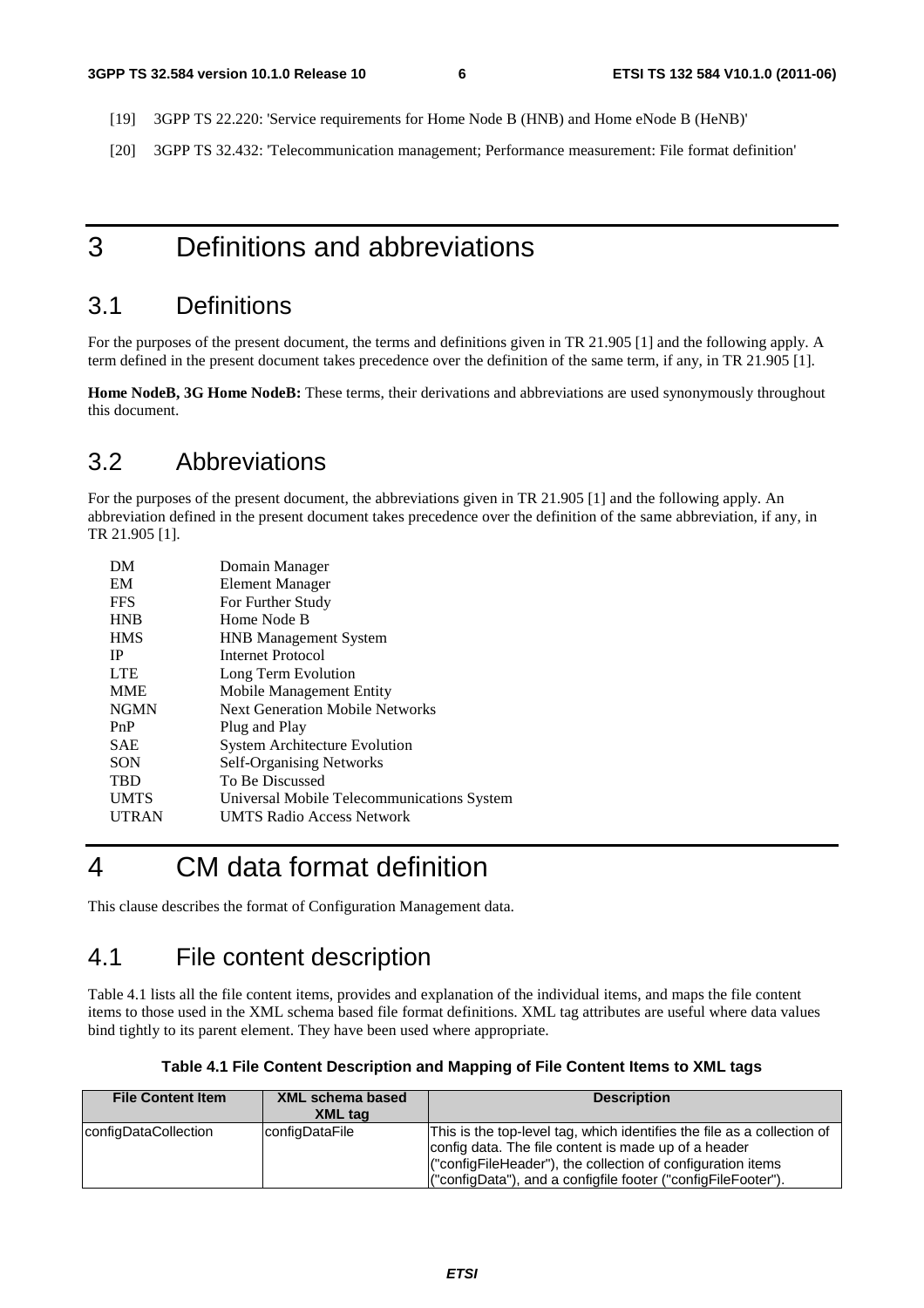| <b>File Content Item</b>                             | <b>XML schema based</b><br><b>XML</b> tag | <b>Description</b>                                                                                                                                                                                                                                                                                                                                                                                                                                                                                                                                                                                                                                                                                                                                                                                |  |  |  |  |
|------------------------------------------------------|-------------------------------------------|---------------------------------------------------------------------------------------------------------------------------------------------------------------------------------------------------------------------------------------------------------------------------------------------------------------------------------------------------------------------------------------------------------------------------------------------------------------------------------------------------------------------------------------------------------------------------------------------------------------------------------------------------------------------------------------------------------------------------------------------------------------------------------------------------|--|--|--|--|
| configFileHeader                                     | fileHeader                                | This is the configuration data file header to be inserted in each<br>file. It includes a version indicator, the sendor name, and vendor<br>name of the sending network node.                                                                                                                                                                                                                                                                                                                                                                                                                                                                                                                                                                                                                      |  |  |  |  |
| configData                                           | configData                                | The "configData" construct represents the sequence of zero or<br>more configuration parameter items contained in the file.<br>Each "configData" element contains the name of the NE ("nEld")<br>and the list of parameters to be created, modified or deleted<br>which pertaining to that NE<br>The "configData" consists of DeviceData, DiagnosticsData, and<br>FAPServiceData                                                                                                                                                                                                                                                                                                                                                                                                                   |  |  |  |  |
| configFileFooter                                     | fileFooter                                | The configuration data file footer to be inserted in each file. It<br>includes a time stamp, which refers to the time when the file is<br>closed for sending to the NE.                                                                                                                                                                                                                                                                                                                                                                                                                                                                                                                                                                                                                           |  |  |  |  |
| fileFormatVersion<br>fileHeader<br>fileFormatVersion |                                           | This parameter identifies the file format version applied by the<br>sender. The format version defined in the present document<br>shall be the abridged number and version of this 3GPP<br>document (see below).<br>The abridged number and version of a 3GPP document is<br>constructed from its version specific full reference "3GPP []<br>(yyyy-mm)" by:<br>- removing the leading "3GPP TS"<br>- removing everything including and after the version third digit,<br>representing editorial only changes, together with its preceding<br>dot character<br>from the resulting string, removing leading and trailing white<br>space, replacing every multi character white space by a single<br>space character and changing the case of all characters to<br>uppercase.<br>e.g. "32.584 V8.0" |  |  |  |  |
| senderName                                           | fileHeader senderName                     | If this is a downloaded file from HMS to HNB, then this attribute<br>shall hold the DN of HMS whose name hierarchy is defined<br>section 6.2.1 of TS 32.772 [18].<br>Example:<br>"DC=a1.companyNN.com,SubNetwork=1,ManagementNode=6,<br>HMSFunction=H3WT2"<br>If this is an uploaded file from HNB to HMS, then this attribute<br>shall hold the DN of HNB. See Note 1 of Table 5.1.<br>See TS 32.300 [4] for definition of DN.                                                                                                                                                                                                                                                                                                                                                                   |  |  |  |  |
| vendorName                                           | fileHeader vendorName                     | The "vendorName" identifies the vendor of the equipment that<br>provided the measurement file. The string may be empty (i.e.<br>string size =0) if the "vendorName" is not configured in the<br>sender.<br>For the XML schema based XML format, XML attribute<br>specification "vendorName" may be absent in case the<br>"vendorName" is not configured in the sender.                                                                                                                                                                                                                                                                                                                                                                                                                            |  |  |  |  |
| neld                                                 | managedElement                            | The unique identification of the NE in the system. It includes the<br>user name ("nEUserName"), the distinguished name<br>("nEDistinguishedName") and the software version<br>("nESoftwareVersion") of the NE.                                                                                                                                                                                                                                                                                                                                                                                                                                                                                                                                                                                    |  |  |  |  |
| neUserName                                           | managedElement<br>userLabel               | This is the user definable name ("userLabel") defined for the NE<br>in 3GPP TS 32.622 [17]. The string may be empty (i.e. string<br>size =0) if the "nEUserName" is not configured in the CM<br>applications.<br>For the XML schema based XML format, XML attribute<br>specification "userLabel" may be absent in case the<br>"nEUserName" is not configured in the CM applications.                                                                                                                                                                                                                                                                                                                                                                                                              |  |  |  |  |
| neDistinguishedName                                  | managedElement<br>localDn.                | This attribute shall hold the DN of HNB. See Note 1 of<br>Table 5.1.<br>See TS 32.300 [4] for definition of DN.                                                                                                                                                                                                                                                                                                                                                                                                                                                                                                                                                                                                                                                                                   |  |  |  |  |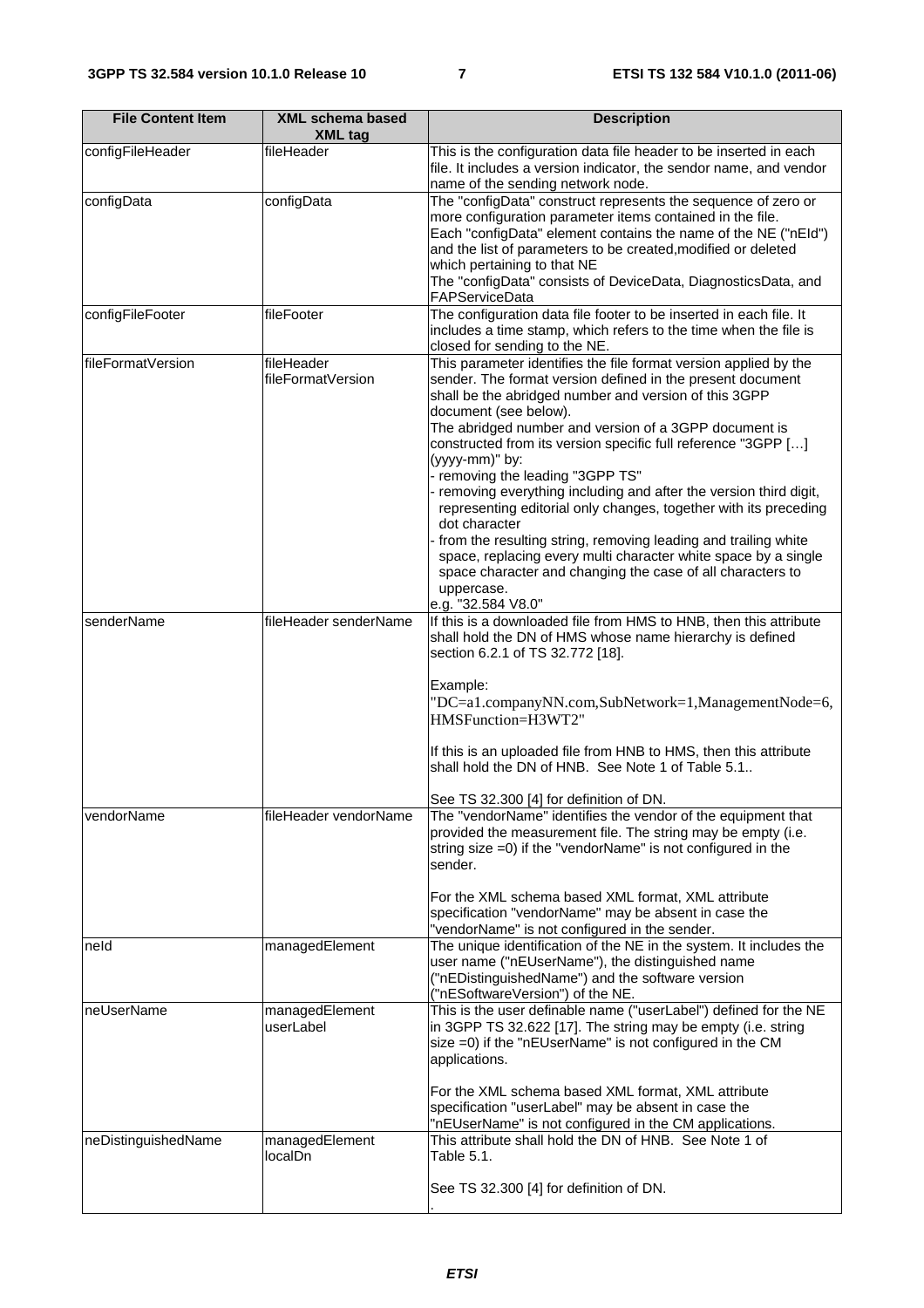| <b>File Content Item</b> | XML schema based<br><b>XML tag</b>                                                                                                                                                                                                                                                    | <b>Description</b>                                                                                                                                                                                                                                                                                                                                                                                                                  |
|--------------------------|---------------------------------------------------------------------------------------------------------------------------------------------------------------------------------------------------------------------------------------------------------------------------------------|-------------------------------------------------------------------------------------------------------------------------------------------------------------------------------------------------------------------------------------------------------------------------------------------------------------------------------------------------------------------------------------------------------------------------------------|
| neSoftwareVersion        | managedElement<br>swVersion                                                                                                                                                                                                                                                           | This is the software version ("swVersion") defined for the NE in<br>3GPP TS 32.622 [17].<br>This is an optional parameter which allows post-processing<br>systems to take care of vendor specific measurements modified<br>between software versions.<br>For the XML schema based XML format, XML attribute<br>specification "swVersion" may be absent in case the<br>"nESoftwareVersion" is not configured in the CM applications. |
| Modifier                 | configData modifier                                                                                                                                                                                                                                                                   | This element is present if the HMS is required to inform the NE<br>whether the parameter information should be used to create,<br>update or delete an specific object instance on the HNB<br>If not present the NE will assume the modification action is<br>update                                                                                                                                                                 |
| <b>HNBDataParameters</b> | configData DeviceInfo<br>configData<br>ManagementServer<br>configData Time<br><b>FAPService DNPrefix</b><br><b>FAPService FAPControl</b><br>FAPService<br>AccessMgmt<br><b>FAPService CellConfig</b><br><b>FAPService Transport</b><br><b>FAPService REM</b><br><b>FAPService GPS</b> | These elements are present if the HMS requires to modify the<br>specific configuration parameters<br>The XML file format definitions implement the configuration<br>structure and parameter definitions defined in broadband forum<br>3GPP TS 32.582 [9] and TR-098 Amendment 2 [16].                                                                                                                                               |
| timestamp                | fileFooter dataTime                                                                                                                                                                                                                                                                   |                                                                                                                                                                                                                                                                                                                                                                                                                                     |

A vendor MAY extend the standardized parameter list with vendor-specific parameters and objects. Vendor-specific parameters and objects MAY be defined either in a separate naming hierarchy or within the standardized naming hierarchy of the XML File Format.

The name of a vendor-specific parameter or object not contained within another vendor-specific object MUST have the following form to align with the Vendor Specific Parameter Definition of TR-098 Amendment 2 [16].

• X <VENDOR> VendorSpecificName

### 4.2 XML schema based CM data file format definition

#### 4.2.1 CM data file XML diagram

Figure 4.1 describes the XML element structure of the CM data file.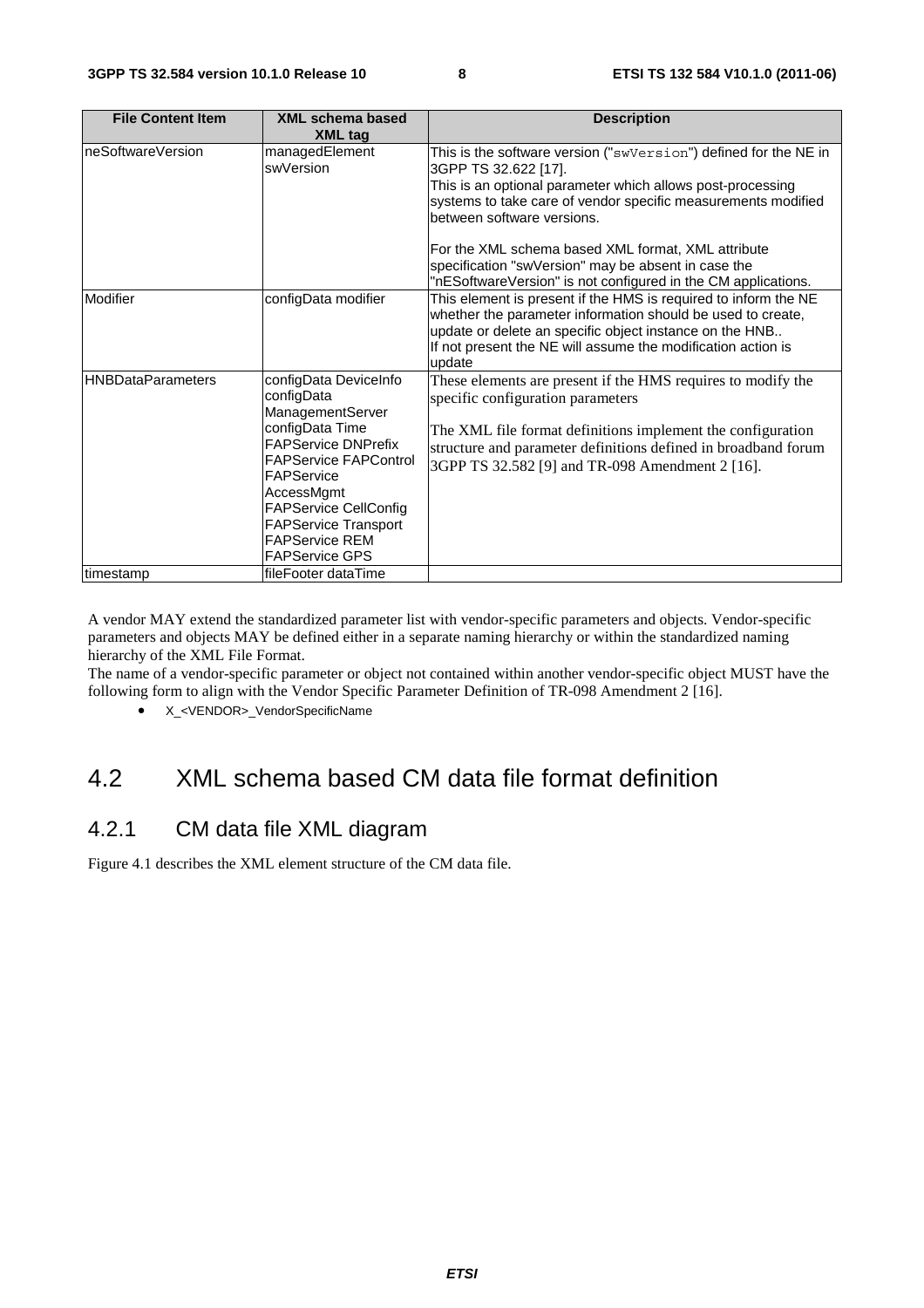

**Figure 4.1: XML diagram of the configuration data file**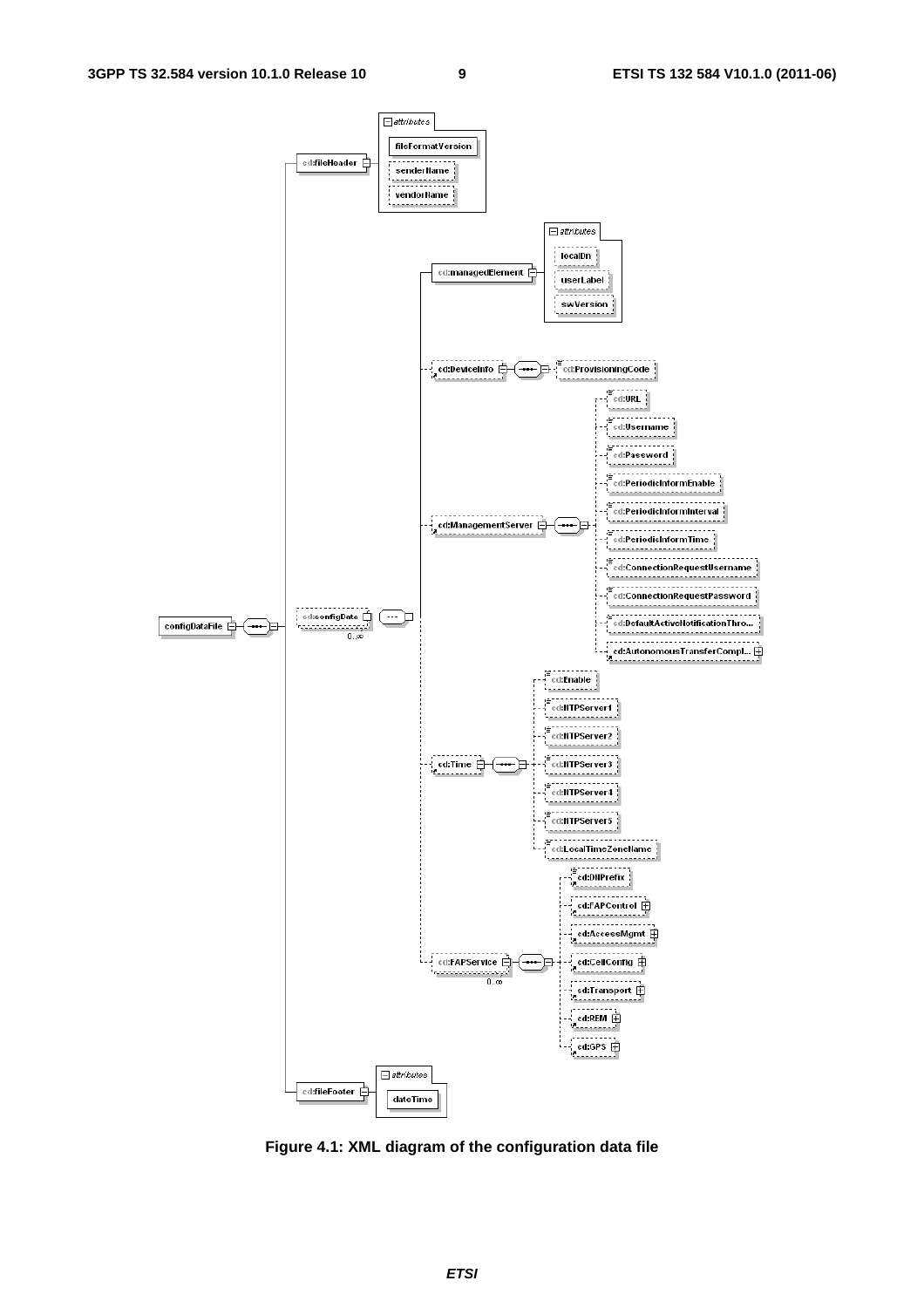#### 4.2.2 CM data file XML schema

The following XML schema configData.xsd is the schema for CM data XML files:

```
<?xml version="1.0" encoding="UTF-8"?> 
<! - -
   3GPP TS 32.584 Configuration Data XML file format definition 
   data file XML schema 
  configData.xsd 
--> 
<schema xmlns:cd="http://www.3gpp.org/ftp/specs/archive/32_series/32.584#configData" 
xmlns="http://www.w3.org/2001/XMLSchema" 
targetNamespace="http://www.3gpp.org/ftp/specs/archive/32_series/32.584#configData" 
elementFormDefault="qualified"> 
     <!-- Config data XML elements --> 
     <element name="AccessMode"> 
         <simpleType> 
              <restriction base="string"> 
                  <enumeration value="Open Access"/> 
                  <enumeration value="Closed Access"/> 
                  <enumeration value="Hybrid Access"/> 
              </restriction> 
         </simpleType> 
     </element> 
     <element name="BandIndicator"> 
         <simpleType> 
              <restriction base="string"> 
                  <enumeration value="GSM 850"/> 
                  <enumeration value="GSM 900"/> 
                  <enumeration value="DCS 1800"/> 
                  <enumeration value="PCS 1900"/> 
              </restriction> 
         </simpleType> 
     </element> 
     <element name="InServiceHandling"> 
         <simpleType> 
              <restriction base="string"> 
                  <enumeration value="Immediate"/> 
                  <enumeration value="Delayed"/> 
              </restriction> 
         </simpleType> 
     </element> 
     <element name="MeasurementQuantity-Inter"> 
         <simpleType> 
              <restriction base="string"> 
                  <enumeration value="CPICH Ec/No"/> 
                  <enumeration value="CPICH RSCP"/> 
              </restriction> 
          </simpleType> 
     </element> 
     <element name="MeasurementQuantity-Intra"> 
         <simpleType> 
              <restriction base="string"> 
                  <enumeration value="CPICH Ec/No"/> 
                  <enumeration value="CPICH RSCP"/> 
                  <enumeration value="Pathloss"/> 
              </restriction> 
         </simpleType> 
     </element> 
     <element name="Modifier"> 
         <simpleType> 
              <restriction base="string"> 
                  <enumeration value="create"/> 
                  <enumeration value="delete"/> 
                  <enumeration value="update"/> 
              </restriction> 
          </simpleType> 
     </element> 
     <element name="NonCSGUEAccessDecision"> 
         <simpleType> 
              <restriction base="string"> 
                  <enumeration value="Local"/> 
                  <enumeration value="Query FAP-GW"/> 
                  <enumeration value="By Core"/> 
              </restriction> 
          </simpleType>
```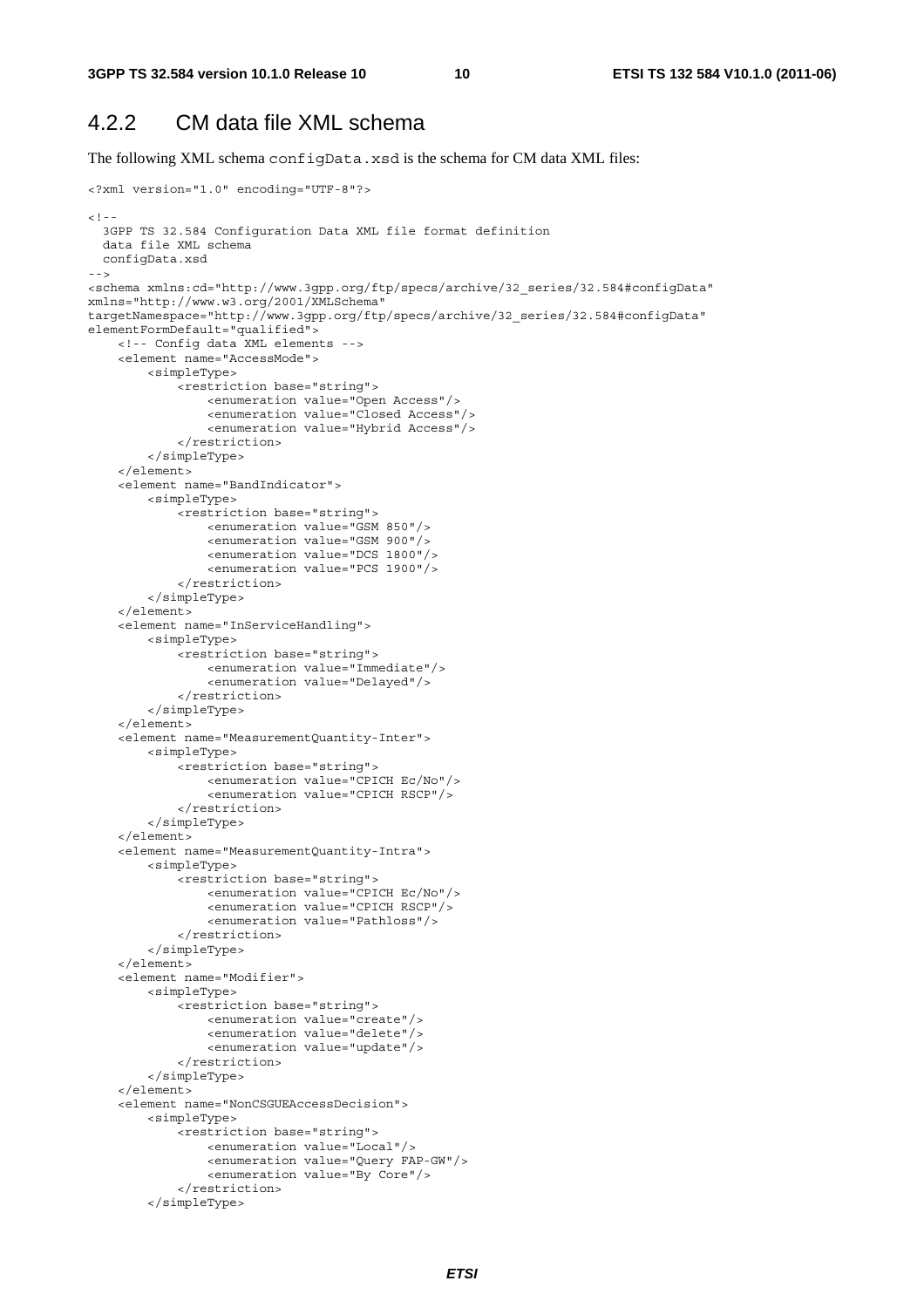```
 </element> 
 <element name="NonHCSTCRMax"> 
     <simpleType> 
         <restriction base="string"> 
              <enumeration value="not used"/> 
              <enumeration value="30"/> 
              <enumeration value="60"/> 
              <enumeration value="120"/> 
              <enumeration value="180"/> 
              <enumeration value="240"/> 
         </restriction> 
     </simpleType> 
 </element> 
 <element name="NonHCSTCRMaxHyst"> 
     <simpleType> 
         <restriction base="string"> 
              <enumeration value="not used"/> 
              <enumeration value="10"/> 
              <enumeration value="20"/> 
              <enumeration value="30"/> 
              <enumeration value="40"/> 
              <enumeration value="50"/> 
              <enumeration value="60"/> 
              <enumeration value="70"/> 
         </restriction> 
     </simpleType> 
 </element> 
 <element name="NumberOfPSCs"> 
     <simpleType> 
        -<br>///wetriction base="string">
              <enumeration value="5"/> 
              <enumeration value="10"/> 
              <enumeration value="15"/> 
              <enumeration value="20"/> 
              <enumeration value="30"/> 
              <enumeration value="40"/> 
              <enumeration value="50"/> 
              <enumeration value="64"/> 
              <enumeration value="80"/> 
              <enumeration value="120"/> 
              <enumeration value="160"/> 
              <enumeration value="256"/> 
              <enumeration value="alltherest"/> 
              <enumeration value="spare3"/> 
              <enumeration value="spare2"/> 
              <enumeration value="spare1"/> 
         </restriction> 
     </simpleType> 
 </element> 
 <element name="PLMNType"> 
     <simpleType> 
         <restriction base="string"> 
              <enumeration value="GSM-MAP"/> 
              <enumeration value="ANSI-41"/> 
         </restriction> 
     </simpleType> 
 </element> 
 <element name="QualityMeasureCPICH"> 
     <simpleType> 
         <restriction base="string"> 
              <enumeration value="Ec/No"/> 
              <enumeration value="RSCP"/> 
         </restriction> 
     </simpleType> 
\epsilon/element>
 <element name="TCRMax"> 
     <simpleType> 
         <restriction base="string"> 
              <enumeration value="not used"/> 
              <enumeration value="30"/> 
              <enumeration value="60"/> 
              <enumeration value="120"/> 
              <enumeration value="180"/> 
              <enumeration value="240"/> 
         </restriction> 
     </simpleType> 
 </element> 
 <element name="TCRMaxHyst">
```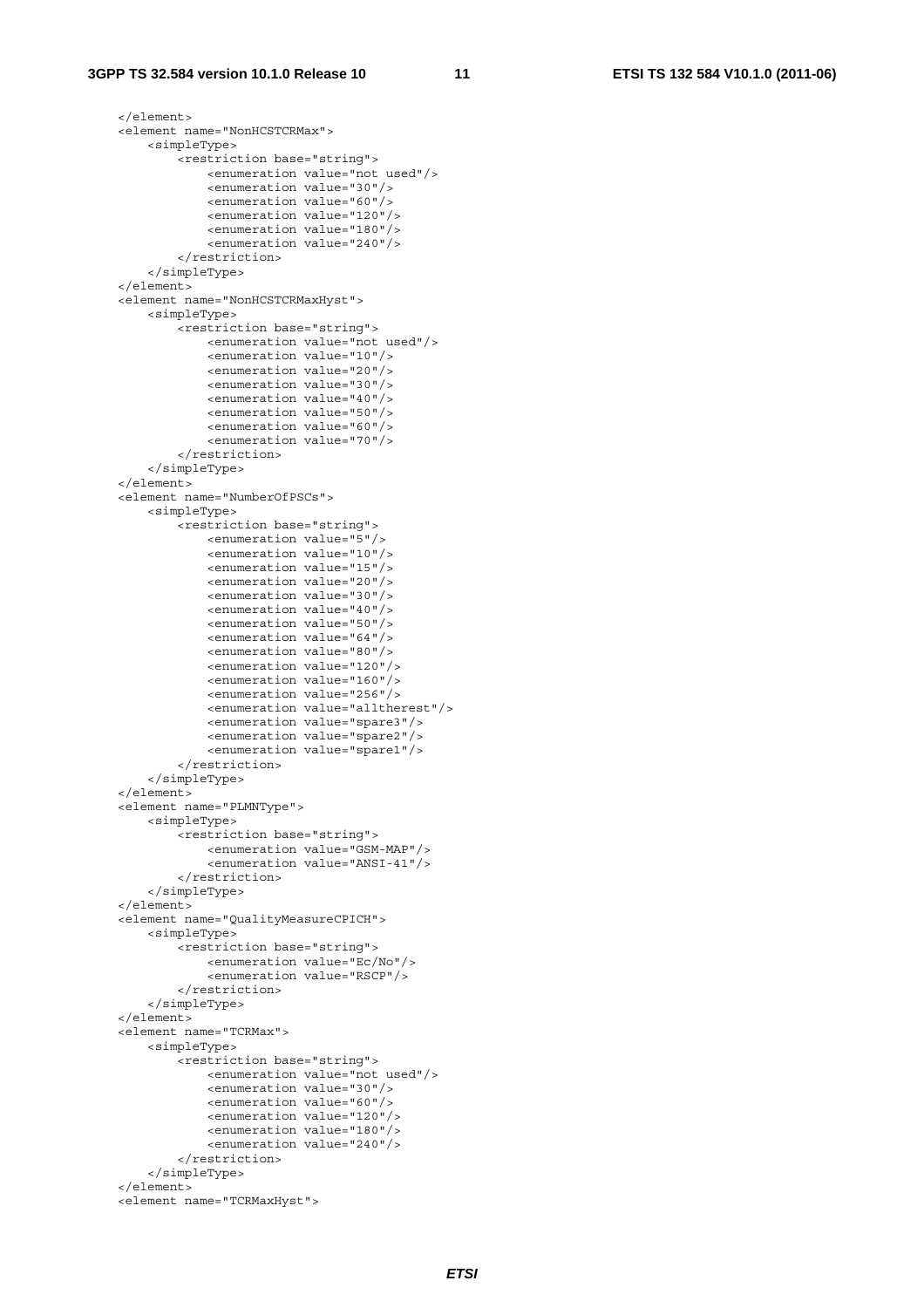<simpleType>

```
 <restriction base="string"> 
                 <enumeration value="not used"/> 
                 <enumeration value="10"/> 
                 <enumeration value="20"/> 
                 <enumeration value="30"/> 
                 <enumeration value="40"/> 
                 <enumeration value="50"/> 
                 <enumeration value="60"/> 
                 <enumeration value="70"/> 
             </restriction> 
         </simpleType> 
    </element> 
    <element name="TransferTypeFilter"> 
         <simpleType> 
             <restriction base="string"> 
                 <enumeration value="Upload"/> 
                 <enumeration value="Download"/> 
                 <enumeration value="Both"/> 
             </restriction> 
         </simpleType> 
    </element> 
    <element name="DeviceInfo"> 
         <complexType> 
             <sequence> 
                 <element name="ProvisioningCode" type="string" minOccurs="0"/> 
             </sequence> 
         </complexType> 
    </element> 
    <element name="AutonomousTransferCompletePolicy"> 
        <complexType> 
             <sequence> 
                .<br><element name="Enable" type="boolean" minOccurs="0"/>
                 <element ref="cd:TransferTypeFilter" minOccurs="0"/> 
                 <element name="FileTypeFilter" type="string" minOccurs="0"/> 
             </sequence> 
         </complexType> 
    </element> 
    <element name="ManagementServer"> 
         <complexType> 
             <sequence> 
                -<br><element name="URL" type="string" minOccurs="0"/>
                 <element name="Username" type="string" minOccurs="0"/> 
                 <element name="Password" type="string" minOccurs="0"/> 
                 <element name="PeriodicInformEnable" type="boolean" minOccurs="0"/> 
                 <element name="PeriodicInformInterval" type="unsignedInt" minOccurs="0"/> 
                 <element name="PeriodicInformTime" type="dateTime" minOccurs="0"/> 
                 <element name="ConnectionRequestUsername" type="string" minOccurs="0"/> 
                 <element name="ConnectionRequestPassword" type="string" minOccurs="0"/> 
                 <element name="DefaultActiveNotificationThrottle" type="unsignedInt" minOccurs="0"/> 
                 <element ref="cd:AutonomousTransferCompletePolicy" minOccurs="0"/> 
             </sequence> 
         </complexType> 
     </element> 
    <element name="Time"> 
        <complexType> 
             <sequence> 
                 <element name="Enable" type="boolean" minOccurs="0"/> 
 <element name="NTPServer1" type="string" minOccurs="0"/> 
 <element name="NTPServer2" type="string" minOccurs="0"/> 
                 <element name="NTPServer3" type="string" minOccurs="0"/> 
                 <element name="NTPServer4" type="string" minOccurs="0"/> 
                 <element name="NTPServer5" type="string" minOccurs="0"/> 
                 <element name="LocalTimeZoneName" type="string" minOccurs="0"/> 
             </sequence> 
         </complexType> 
     </element> 
    <element name="DNPrefix" type="string"/> 
    <element name="Gateway"> 
         <complexType> 
             <sequence> 
                 <element name="SecGWServer1" type="string" minOccurs="0"/> 
                 <element name="SecGWServer2" type="string" minOccurs="0"/> 
 <element name="SecGWServer3" type="string" minOccurs="0"/> 
 <element name="FAPGWServer1" type="string" minOccurs="0"/> 
                 <element name="FAPGWServer2" type="string" minOccurs="0"/> 
                 <element name="FAPGWServer3" type="string" minOccurs="0"/> 
                 <element name="FAPGWPort" type="unsignedInt" minOccurs="0"/>
```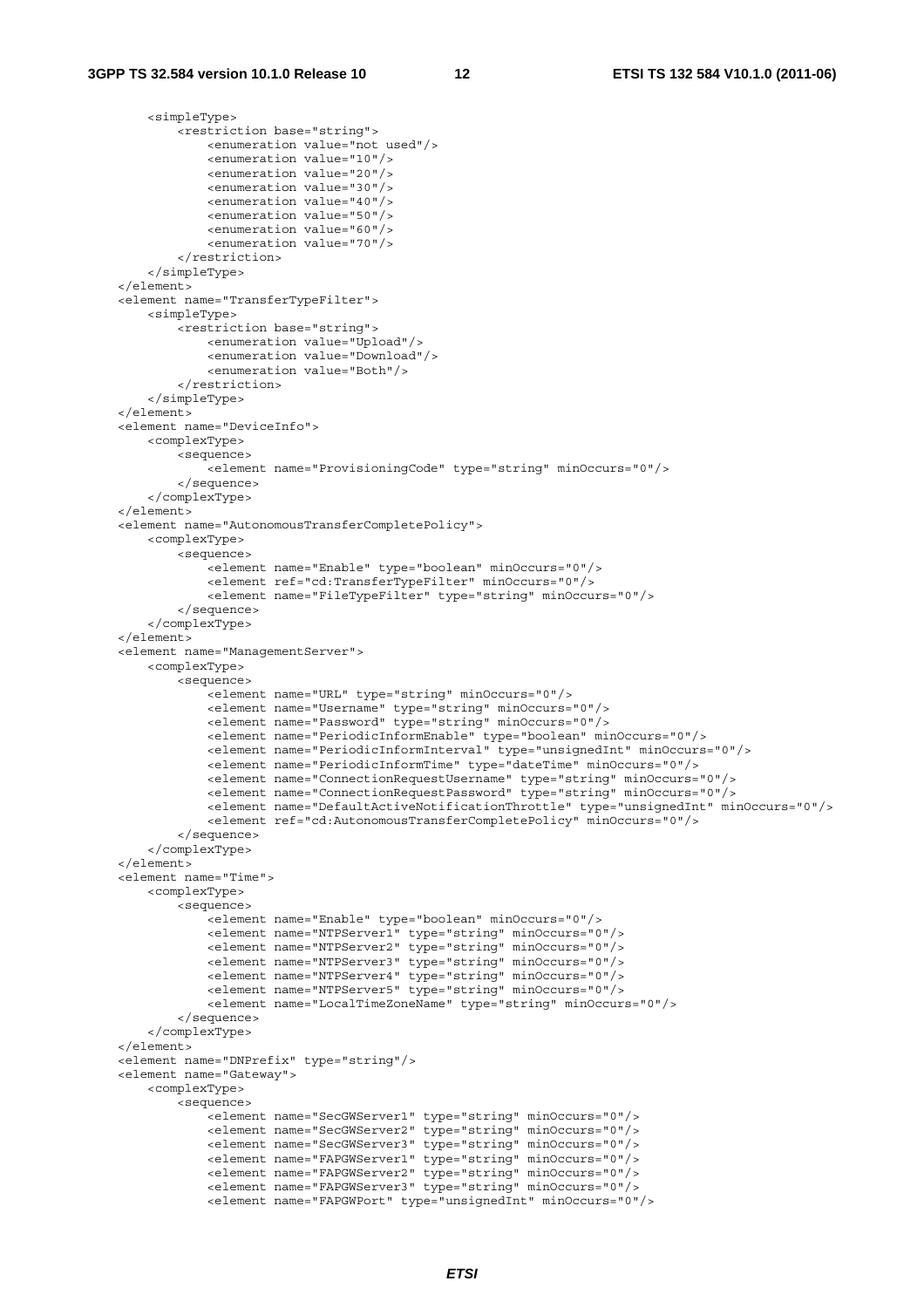```
 </sequence> 
         </complexType> 
     </element> 
    <element name="SelfConfig"> 
         <complexType> 
             <sequence> 
                -<br>-<element name="UARFCNSelfConfigEnable" type="boolean" minOccurs="0"/>
                 <element name="PrimaryScramblingCodeSelfConfigEnable" type="boolean" minOccurs="0"/> 
                 <element name="MaxFAPTxPowerSelfConfigEnable" type="boolean" minOccurs="0"/> 
                 <element name="PCPICHPowerSelfConfigEnable" type="boolean" minOccurs="0"/> 
                 <element name="MaxULTxPowerSelfConfigEnable" type="boolean" minOccurs="0"/> 
                 <element name="LACRACURASelfConfigEnable" type="boolean" minOccurs="0"/> 
                 <element name="NeighborListSelfConfigEnable" type="boolean" minOccurs="0"/> 
                 <element name="CellReSelectionSelfConfigEnable" type="boolean" minOccurs="0"/> 
                 <element name="IntraFreqMeasSelfConfigEnable" type="boolean" minOccurs="0"/> 
                 <element name="InterFreqMeasSelfConfigEnable" type="boolean" minOccurs="0"/> 
                 <element name="InterRATMeasSelfConfigEnable" type="boolean" minOccurs="0"/> 
                 <element name="UEInternalMeasConfigEnable" type="boolean" minOccurs="0"/> 
             </sequence> 
         </complexType> 
    </element> 
    <element name="UMTS"> 
         <complexType> 
             <sequence> 
                .<br><element ref="cd:SelfConfig" minOccurs="0"/>
                 <element ref="cd:Gateway" minOccurs="0"/> 
             </sequence> 
         </complexType> 
    </element> 
    <element name="AdminState" type="boolean"/> 
    <element name="SelfConfigEvents" type="string"/> 
     <element name="EnclosureTamperingDetected" type="boolean"/> 
    <element name="FAPControl"> 
         <complexType> 
             <sequence> 
                 <element ref="cd:AdminState" minOccurs="0"/> 
                 <element ref="cd:SelfConfigEvents" minOccurs="0"/> 
                 <element ref="cd:EnclosureTamperingDetected" minOccurs="0"/> 
                 <element ref="cd:UMTS" minOccurs="0"/> 
             </sequence> 
         </complexType> 
    </element> 
    <element name="CSGMembershipDeterminedLocally" type="boolean"/> 
    <element name="HNBName" type="string"/> 
    <element name="HomeZoneName"> 
         <simpleType> 
             <restriction base="string"> 
                 <maxLength value="48"/> 
             </restriction> 
          </simpleType> 
    </element> 
    <element name="MaxConcurrentCSGUsers" type="integer"/> 
     <element name="CSGID" type="unsignedInt"/> 
     <element name="AccessControlList" type="string"/> 
    <element name="MemberDetail"> 
         <complexType> 
             <sequence> 
                 <element ref="cd:Modifier" minOccurs="0"/> 
                 <element name="Enable" type="boolean" minOccurs="0"/> 
                 <element name="IMSI" type="string" minOccurs="0"/> 
                 <element name="MSISDN" type="string" minOccurs="0"/> 
                 <element name="MembershipExpires" type="dateTime" minOccurs="0"/> 
             </sequence> 
         </complexType> 
    \epsilon/elements
    <element name="AccessMgmt"> 
         <complexType> 
             <sequence> 
                 <element ref="cd:AccessMode" minOccurs="0"/> 
                 <element ref="cd:NonCSGUEAccessDecision" minOccurs="0"/> 
                 <element ref="cd:CSGMembershipDeterminedLocally" minOccurs="0"/> 
                 <element ref="cd:HNBName" minOccurs="0"/> 
                 <element ref="cd:HomeZoneName" minOccurs="0"/> 
                 <element ref="cd:MaxConcurrentCSGUsers" minOccurs="0"/> 
                 <element ref="cd:CSGID" minOccurs="0"/> 
                 <element ref="cd:AccessControlList" minOccurs="0"/> 
 <element ref="cd:MemberDetail" minOccurs="0" maxOccurs="unbounded"/> 
 <element ref="cd:LocalIPAccess" minOccurs="0"/>
```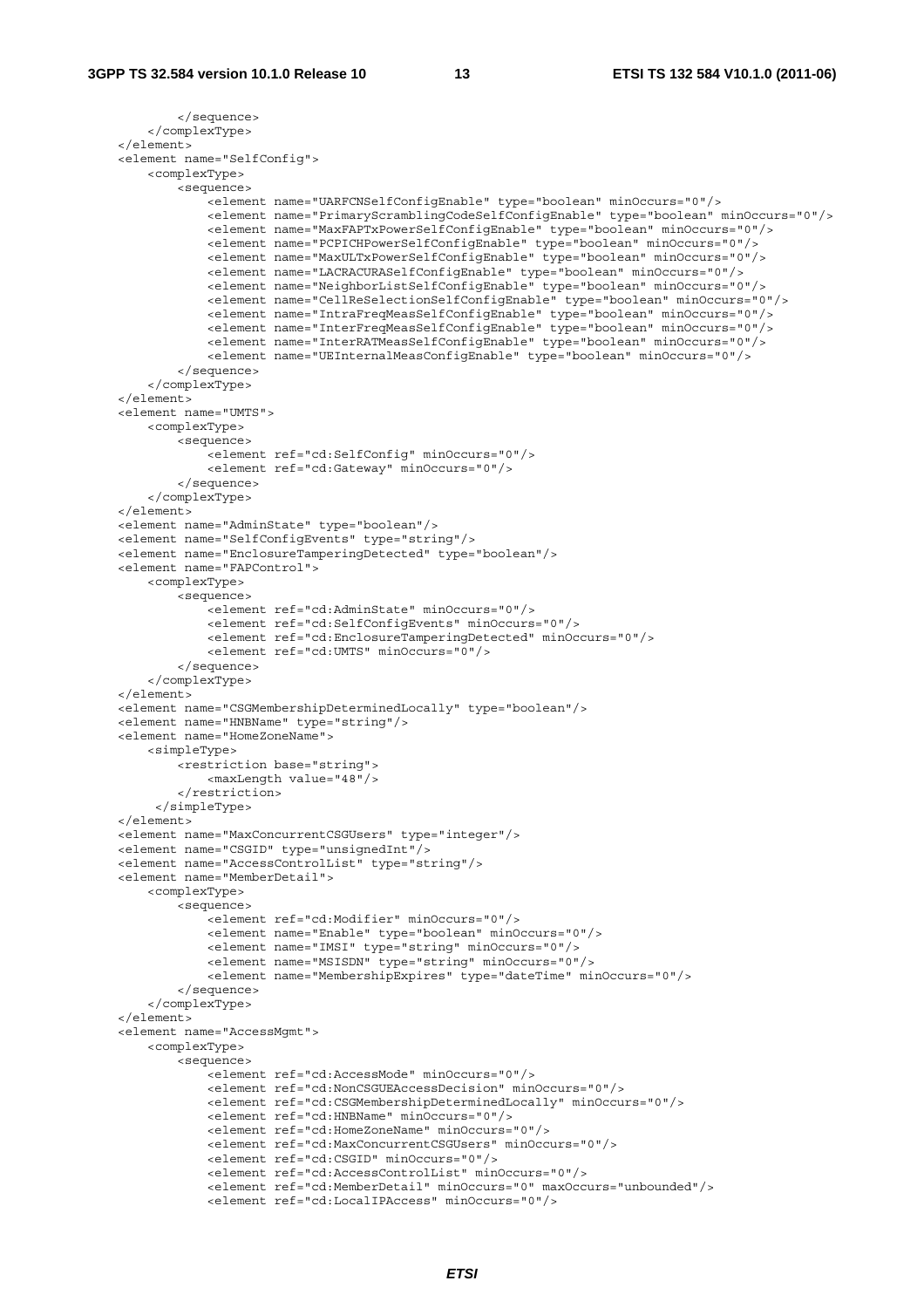```
 </sequence> 
         </complexType> 
     </element> 
     <element name="CN"> 
         <complexType> 
             <sequence> 
                -<br><element ref="cd:PLMNTvpe" minOccurs="0"/>
                 <element name="PLMNID" type="string" minOccurs="0"/> 
                 <element name="EquivPLMNID" type="string" minOccurs="0"/> 
                  <element name="SAC" type="unsignedInt" minOccurs="0"/> 
                 <element name="LACRAC" type="string" minOccurs="0"/> 
                 <element name="CSDomain" minOccurs="0"> 
                      <complexType> 
                          <sequence> 
                              <element name="T3212" type="unsignedInt" minOccurs="0"/> 
                              <element name="IMSIAttachDetachEnable" type="boolean" minOccurs="0"/> 
                          </sequence> 
                      </complexType> 
                  </element> 
                  <element name="PSDomain" minOccurs="0"> 
                     <complexType> 
                          <sequence> 
                              <element name="NetworkModeOperationCombined" type="boolean" 
minOccurs="0"/> 
                          </sequence> 
                      </complexType> 
                 </element> 
             </sequence> 
         </complexType> 
    \sim/element\sim <element name="CSG"> 
         <complexType> 
             <sequence> 
                 <element name="UARFCNDLList" type="string" minOccurs="0"/> 
                  <element name="CSGPSCSplitInfo" minOccurs="0"> 
                      <complexType> 
                          <sequence> 
                             .<br><element name="StartPSCRange1Coefficient" type="unsignedInt"
minOccurs="0"/> 
                              <element ref="cd:NumberOfPSCs" minOccurs="0"/> 
                              <element name="PSCRange2Offset" type="unsignedInt" minOccurs="0"/> 
                          </sequence> 
                      </complexType> 
                 </element> 
             </sequence> 
         </complexType> 
     </element> 
     <element name="CellSelection"> 
         <complexType> 
             <sequence> 
                 <element ref="cd:QualityMeasureCPICH" minOccurs="0"/> 
                  <element name="QqualMin" type="integer" minOccurs="0"/> 
                  <element name="QqualMinOffset" type="unsignedInt" minOccurs="0"/> 
                  <element name="QRxLevMin" type="integer" minOccurs="0"/> 
                 <element name="DeltaQRxLevMin" type="integer" minOccurs="0"/> 
                 <element name="QRxLevMinOffset" type="unsignedInt" minOccurs="0"/> 
                  <element name="QHyst1s" type="unsignedInt" minOccurs="0"/> 
                 <element name="QHyst2s" type="unsignedInt" minOccurs="0"/> 
                 <element name="TReselections" type="unsignedInt" minOccurs="0"/> 
                 <element name="SIntrasearch" type="integer" minOccurs="0"/> 
                 <element name="SIntersearch" type="integer" minOccurs="0"/> 
                  <element name="SSearchHCS" type="integer" minOccurs="0"/> 
                 <element name="SSearchRAT" type="integer" minOccurs="0"/> 
 <element name="SHCSRAT" type="integer" minOccurs="0"/> 
 <element name="SLimitSearchRAT" type="integer" minOccurs="0"/> 
                 <element ref="cd:NonHCSTCRMax" minOccurs="0"/> 
                  <element name="NonHCSNCR" type="unsignedInt" minOccurs="0"/> 
                 <element ref="cd:NonHCSTCRMaxHyst" minOccurs="0"/> 
 <element name="QHCS" type="unsignedInt" minOccurs="0"/> 
 <element name="UseOfHCS" type="boolean" minOccurs="0"/> 
                  <element name="HCSPrio" type="unsignedInt" minOccurs="0"/> 
                 <element ref="cd:TCRMax" minOccurs="0"/> 
                 <element name="NCR" type="unsignedInt" minOccurs="0"/> 
                 <element ref="cd:TCRMaxHyst" minOccurs="0"/> 
                  <element name="UETxPwrMaxRACH" type="integer" minOccurs="0"/> 
             </sequence> 
         </complexType> 
     </element>
```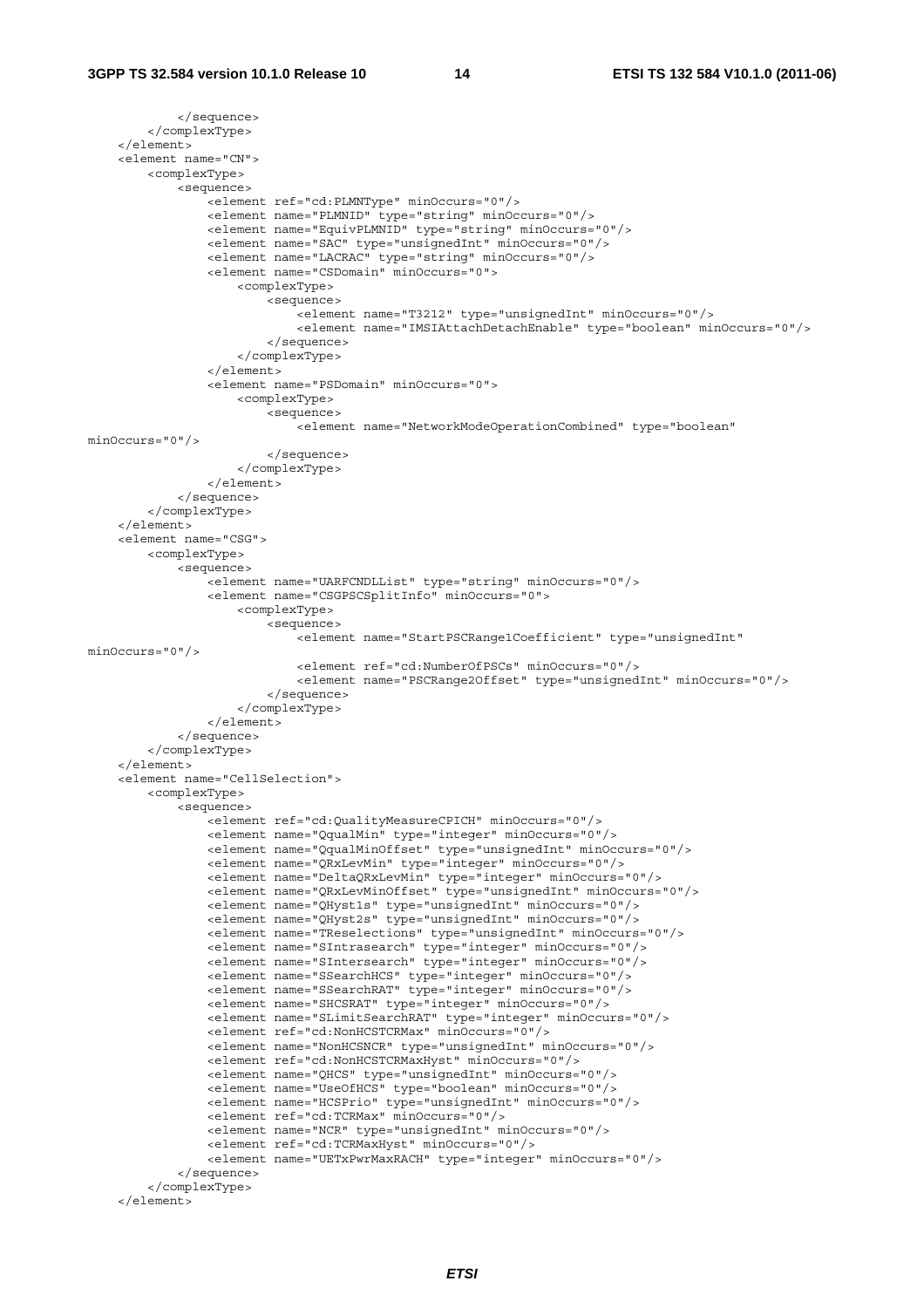```
 <element name="RRCTimers"> 
     <complexType> 
         <sequence> 
             <element name="T300" type="unsignedInt" minOccurs="0"/> 
             <element name="T301" type="unsignedInt" minOccurs="0"/> 
             <element name="T302" type="unsignedInt" minOccurs="0"/> 
             <element name="T304" type="unsignedInt" minOccurs="0"/> 
             <element name="T305" type="unsignedInt" minOccurs="0"/> 
             <element name="T307" type="unsignedInt" minOccurs="0"/> 
             <element name="T308" type="unsignedInt" minOccurs="0"/> 
             <element name="T309" type="unsignedInt" minOccurs="0"/> 
             <element name="T310" type="unsignedInt" minOccurs="0"/> 
             <element name="T311" type="unsignedInt" minOccurs="0"/> 
             <element name="T312" type="unsignedInt" minOccurs="0"/> 
             <element name="T313" type="unsignedInt" minOccurs="0"/> 
             <element name="T314" type="unsignedInt" minOccurs="0"/> 
             <element name="T315" type="unsignedInt" minOccurs="0"/> 
             <element name="T316" type="unsignedInt" minOccurs="0"/> 
             <element name="T317" type="unsignedInt" minOccurs="0"/> 
             <element name="N300" type="unsignedInt" minOccurs="0"/> 
             <element name="N301" type="unsignedInt" minOccurs="0"/> 
             <element name="N302" type="unsignedInt" minOccurs="0"/> 
             <element name="N304" type="unsignedInt" minOccurs="0"/> 
             <element name="N310" type="unsignedInt" minOccurs="0"/> 
             <element name="N312" type="unsignedInt" minOccurs="0"/> 
             <element name="N313" type="unsignedInt" minOccurs="0"/> 
             <element name="N315" type="unsignedInt" minOccurs="0"/> 
             <element name="WaitTime" type="unsignedInt" minOccurs="0"/> 
         </sequence> 
     </complexType> 
 </element> 
 <element name="DRX"> 
     <complexType> 
         <sequence> 
             <element name="DRXCycleLengthCoefficientCS" type="unsignedInt" minOccurs="0"/> 
             <element name="DRXCycleLengthCoefficientPS" type="unsignedInt" minOccurs="0"/> 
             <element name="UTRANDRXCycleLengthCoefficient" type="unsignedInt" minOccurs="0"/> 
         </sequence> 
     </complexType> 
 </element> 
 <element name="PowerControl"> 
    <complexType> 
         <sequence> 
             <element name="ConstantValue" type="integer" minOccurs="0"/> 
             <element name="PowerRampStepUp" type="unsignedInt" minOccurs="0"/> 
             <element name="PreambleRetransMax" type="unsignedInt" minOccurs="0"/> 
             <element name="PersistenceScaleFactor" type="unsignedInt" minOccurs="0"/> 
             <element name="MMax" type="unsignedInt" minOccurs="0"/> 
             <element name="NB01Min" type="unsignedInt" minOccurs="0"/> 
             <element name="NB01Max" type="unsignedInt" minOccurs="0"/> 
         </sequence> 
     </complexType> 
 </element> 
 <element name="CellRestriction"> 
     <complexType> 
         <sequence> 
             <element name="CellBarred" type="boolean" minOccurs="0"/> 
             <element name="IntraFreqCellReselectionIndicator" type="boolean" minOccurs="0"/> 
             <element name="TBarred" type="unsignedInt" minOccurs="0"/> 
             <element name="AccessClassBarredListCS" type="string" minOccurs="0"/> 
             <element name="AccessClassBarredListPS" type="string" minOccurs="0"/> 
             <element name="CellReservedForOperatorUse" type="boolean" minOccurs="0"/> 
         </sequence> 
     </complexType> 
\epsilon/elements
 <element name="IntraFreqMeas"> 
     <complexType> 
         <sequence> 
             <element ref="cd:MeasurementQuantity-Intra" minOccurs="0"/> 
             <element name="FilterCoefficient" type="unsignedInt" minOccurs="0"/> 
             <element name="IntraFrequencyEventIdentity" type="string" minOccurs="0"/> 
             <element name="TriggeringCondition2Event1a" type="string" minOccurs="0"/> 
             <element name="TriggeringCondition1Event1b" type="string" minOccurs="0"/> 
             <element name="TriggeringCondition2Event1e" type="string" minOccurs="0"/> 
             <element name="TriggeringCondition1Event1f" type="string" minOccurs="0"/> 
             <element name="ReportingRangeEvent1a" type="unsignedInt" minOccurs="0"/> 
             <element name="ReportingRangeEvent1b" type="unsignedInt" minOccurs="0"/> 
             <element name="WeightingFactorEvent1a" type="unsignedInt" minOccurs="0"/>
```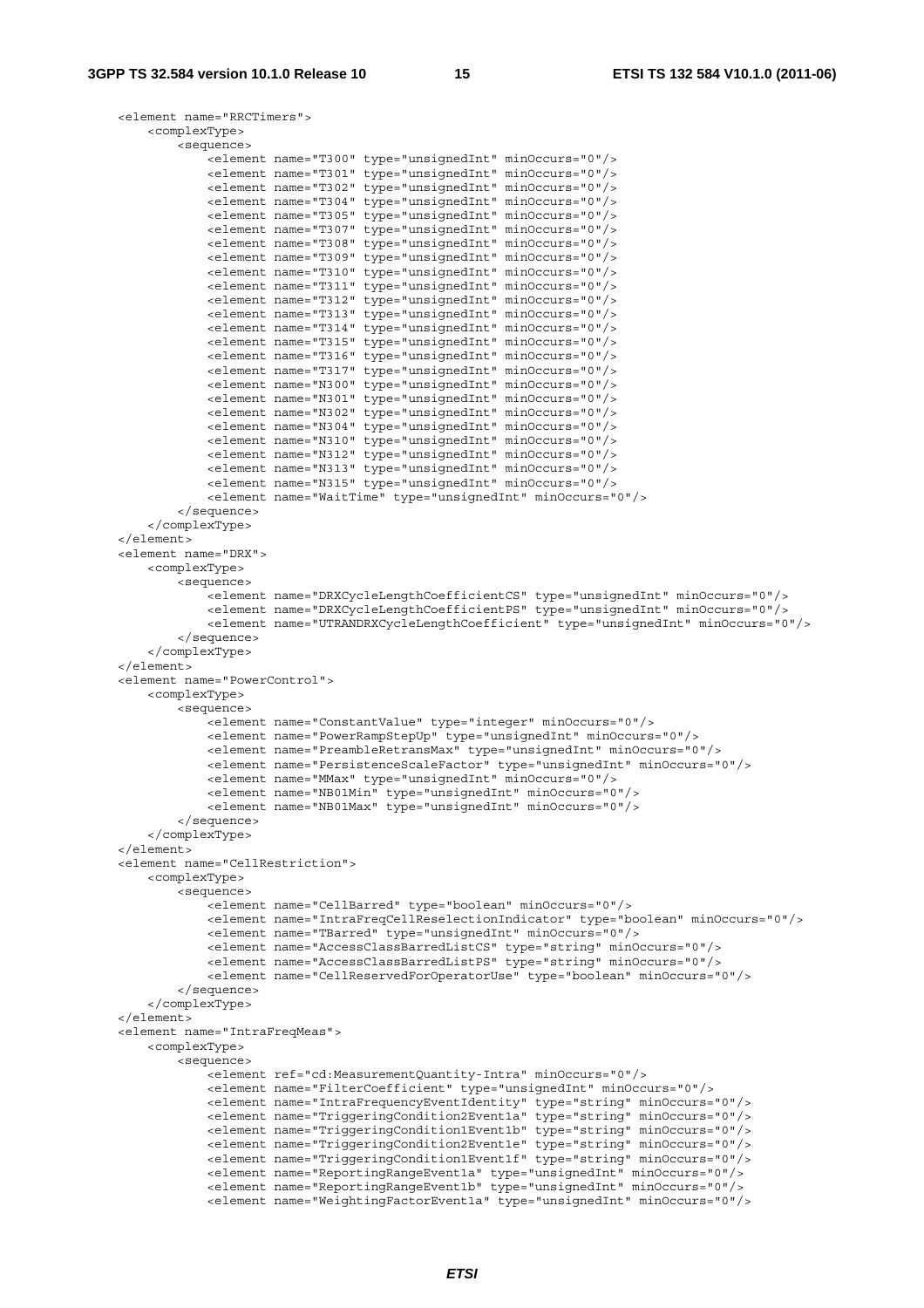```
 <element name="WeightingFactorEvent1b" type="unsignedInt" minOccurs="0"/> 
                <element name="ReportDeactivationThresholdEvent1a" type="unsignedInt" 
minOccurs="0"/> 
 <element name="ReportingAmountEvent1a" type="integer" minOccurs="0"/> 
 <element name="ReportingAmountEvent1c" type="integer" minOccurs="0"/> 
                 <element name="ReportingIntervalEvent1a" type="unsignedInt" minOccurs="0"/> 
                <element name="ReportingIntervalEvent1c" type="unsignedInt" minOccurs="0"/> 
                <element name="HysteresisEvent1a" type="unsignedInt" minOccurs="0"/> 
                <element name="HysteresisEvent1b" type="unsignedInt" minOccurs="0"/> 
                 <element name="HysteresisEvent1c" type="unsignedInt" minOccurs="0"/> 
                <element name="HysteresisEvent1e" type="unsignedInt" minOccurs="0"/> 
                <element name="HysteresisEvent1f" type="unsignedInt" minOccurs="0"/> 
                 <element name="TimeToTriggerEvent1a" type="unsignedInt" minOccurs="0"/> 
                 <element name="TimeToTriggerEvent1b" type="unsignedInt" minOccurs="0"/> 
 <element name="TimeToTriggerEvent1c" type="unsignedInt" minOccurs="0"/> 
 <element name="TimeToTriggerEvent1e" type="unsignedInt" minOccurs="0"/> 
                <element name="TimeToTriggerEvent1f" type="unsignedInt" minOccurs="0"/> 
                 <element name="ThresholdUsedFrequencyEvent1e" type="integer" minOccurs="0"/> 
                 <element name="ThresholdUsedFrequencyEvent1f" type="integer" minOccurs="0"/> 
                <element name="ReplacementActivationThresholdEvent1c" type="unsignedInt" 
minOccurs="0"/> 
            </sequence> 
         </complexType> 
     </element> 
     <element name="InterFreqMeas"> 
         <complexType> 
            <sequence> 
                 <element ref="cd:MeasurementQuantity-Inter" minOccurs="0"/> 
                <element name="FilterCoefficient" type="unsignedInt" minOccurs="0"/> 
 <element name="InterFrequencyEventIdentity" type="string" minOccurs="0"/> 
 <element name="WeightingFactorEvent2a" type="unsignedInt" minOccurs="0"/> 
                 <element name="WeightingFactorEvent2b" type="unsignedInt" minOccurs="0"/> 
                <element name="WeightingFactorEvent2d" type="unsignedInt" minOccurs="0"/> 
                <element name="WeightingFactorEvent2f" type="unsignedInt" minOccurs="0"/> 
 <element name="HysteresisEvent2a" type="unsignedInt" minOccurs="0"/> 
 <element name="HysteresisEvent2b" type="unsignedInt" minOccurs="0"/> 
                <element name="HysteresisEvent2d" type="unsignedInt" minOccurs="0"/> 
                <element name="HysteresisEvent2f" type="unsignedInt" minOccurs="0"/> 
                <element name="TimeToTriggerEvent2a" type="unsignedInt" minOccurs="0"/> 
                 <element name="TimeToTriggerEvent2b" type="unsignedInt" minOccurs="0"/> 
 <element name="TimeToTriggerEvent2d" type="unsignedInt" minOccurs="0"/> 
 <element name="TimeToTriggerEvent2f" type="unsignedInt" minOccurs="0"/> 
 <element name="ThresholdUsedFrequencyEvent2b" type="integer" minOccurs="0"/> 
 <element name="ThresholdUsedFrequencyEvent2d" type="integer" minOccurs="0"/> 
                 <element name="ThresholdUsedFrequencyEvent2f" type="integer" minOccurs="0"/> 
            </sequence> 
         </complexType> 
     </element> 
     <element name="InterRATMeas"> 
         <complexType> 
            <sequence> 
               -<br>-<element name="GSMFilterCoefficient" type="unsignedInt" minOccurs="0"/>
                 <element name="BSICVerificationRequired" type="boolean" minOccurs="0"/> 
                 <element name="WeightingFactor" type="unsignedInt" minOccurs="0"/> 
                <element name="Hysteresis" type="unsignedInt" minOccurs="0"/> 
                <element name="TimeToTrigger" type="unsignedInt" minOccurs="0"/> 
                 <element name="ThresholdOwnSystem" type="integer" minOccurs="0"/> 
                <element name="ThresholdOtherSystem" type="integer" minOccurs="0"/> 
            </sequence> 
         </complexType> 
     </element> 
     <element name="UEInternalMeas"> 
        <complexType> 
            <sequence> 
                <element name="FilterCoefficient" type="unsignedInt" minOccurs="0"/> 
                 <element name="UETxPwrThresholdEvent6a" type="integer" minOccurs="0"/> 
                 <element name="TimeToTriggerEvent6a" type="unsignedInt" minOccurs="0"/> 
                <element name="UETxPwrThresholdEvent6b" type="integer" minOccurs="0"/> 
                <element name="TimeToTriggerEvent6b" type="unsignedInt" minOccurs="0"/> 
             </sequence> 
         </complexType> 
     </element> 
     <element name="RF"> 
         <complexType> 
             <sequence> 
                <element name="UARFCNDL" type="string" minOccurs="0"/> 
 <element name="UARFCNDLToProtect" type="string" minOccurs="0"/> 
 <element name="PrimaryScramblingCode" type="string" minOccurs="0"/>
```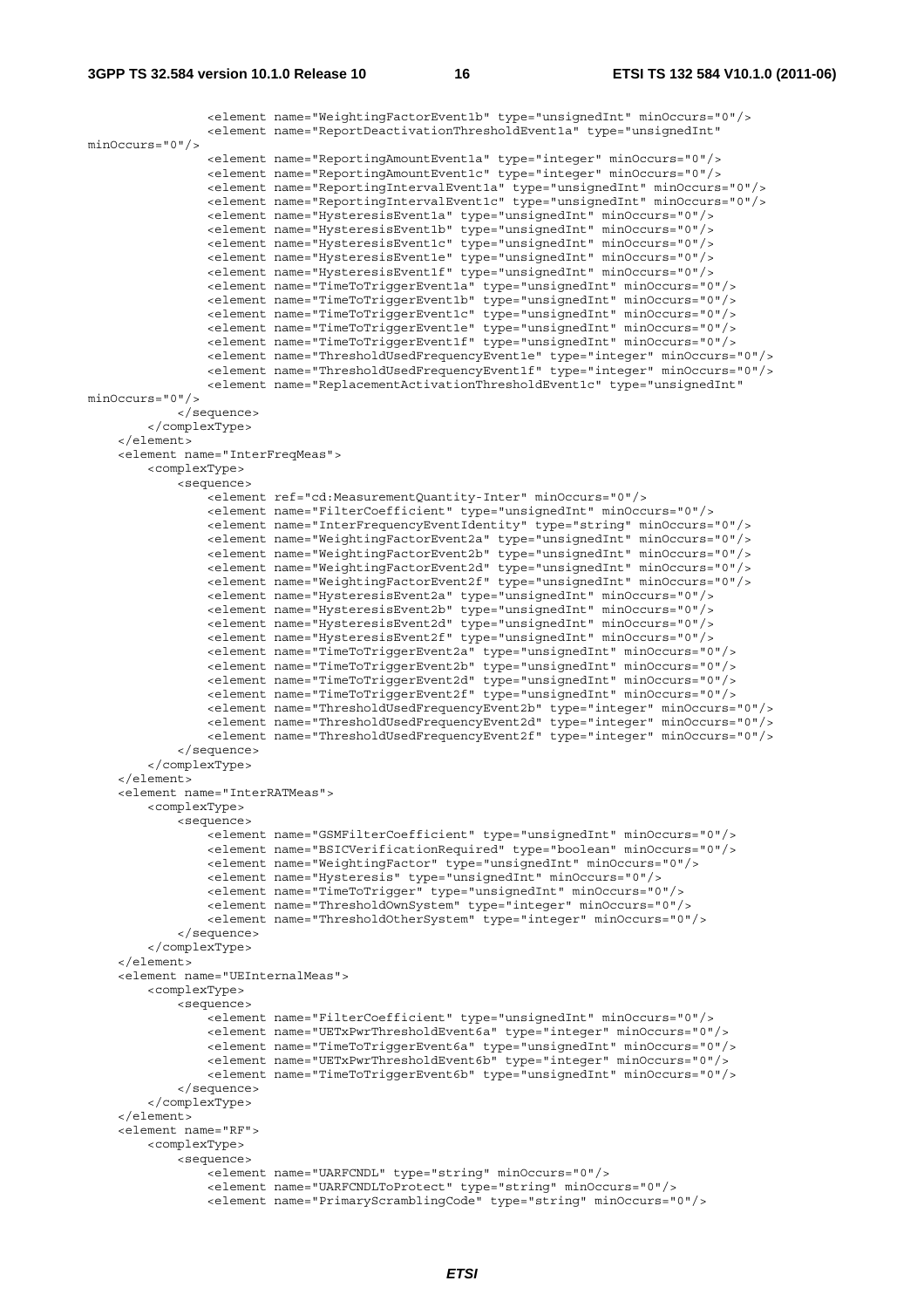```
 <element name="MaxFAPTxPower" type="string" minOccurs="0"/> 
 <element name="MaxULTxPower" type="string" minOccurs="0"/> 
 <element name="PCPICHPower" type="string" minOccurs="0"/> 
                 <element name="PowerOffsetPilotDPDCH" type="unsignedInt" minOccurs="0"/> 
                 <element name="FAPCoverageTarget" type="unsignedInt" minOccurs="0"/> 
                 <element name="PSCHPower" type="integer" minOccurs="0"/> 
                 <element name="SSCHPower" type="integer" minOccurs="0"/> 
                 <element name="PICHPower" type="integer" minOccurs="0"/> 
                 <element name="PCHPower" type="integer" minOccurs="0"/> 
                 <element name="FACHPower" type="integer" minOccurs="0"/> 
                 <element name="BCHPower" type="integer" minOccurs="0"/> 
                 <element name="AICHPower" type="integer" minOccurs="0"/> 
                 <element name="CTCHAllocationPeriod" type="unsignedInt" minOccurs="0"/> 
                 <element name="CBSFrameOffset" type="unsignedInt" minOccurs="0"/> 
                 <element name="MaxTTI" type="unsignedInt" minOccurs="0"/> 
             </sequence> 
         </complexType> 
    </element> 
    <element name="IntraFreqCell"> 
         <complexType> 
             <sequence> 
                 <element ref="cd:Modifier" minOccurs="0"/> 
                 <element name="Enable" type="boolean" minOccurs="0"/> 
                 <element name="MustInclude" type="boolean" minOccurs="0"/> 
                 <element name="PLMNID" type="string" minOccurs="0"/> 
                 <element name="RNCID" type="unsignedInt" minOccurs="0"/> 
                 <element name="CID" type="unsignedInt" minOccurs="0"/> 
                 <element name="LAC" type="unsignedInt" minOccurs="0"/> 
                 <element name="RAC" type="unsignedInt" minOccurs="0"/> 
                 <element name="URA" type="unsignedInt" minOccurs="0"/> 
                 <element name="PCPICHScramblingCode" type="unsignedInt" minOccurs="0"/> 
                 <element name="PCPICHTxPower" type="integer" minOccurs="0"/> 
             </sequence> 
         </complexType> 
    </element> 
    <element name="InterFreqCell"> 
         <complexType> 
             <sequence> 
                 <element ref="cd:Modifier" minOccurs="0"/> 
                 <element name="Enable" type="boolean" minOccurs="0"/> 
                 <element name="MustInclude" type="boolean" minOccurs="0"/> 
                 <element name="PLMNID" type="string" minOccurs="0"/> 
                 <element name="RNCID" type="unsignedInt" minOccurs="0"/> 
                 <element name="CID" type="unsignedInt" minOccurs="0"/> 
                 <element name="LAC" type="unsignedInt" minOccurs="0"/> 
 <element name="RAC" type="unsignedInt" minOccurs="0"/> 
 <element name="URA" type="unsignedInt" minOccurs="0"/> 
                 <element name="UARFCNUL" type="unsignedInt" minOccurs="0"/> 
                 <element name="UARFCNDL" type="unsignedInt" minOccurs="0"/> 
                 <element name="PCPICHScramblingCode" type="unsignedInt" minOccurs="0"/> 
                 <element name="PCPICHTxPower" type="integer" minOccurs="0"/> 
             </sequence> 
         </complexType> 
    </element> 
    <element name="InterRATCell"> 
         <complexType> 
             <sequence> 
                 <element name="GSM" minOccurs="0" maxOccurs="unbounded"> 
                     <complexType> 
                         <sequence> 
                             <element ref="cd:Modifier" minOccurs="0"/> 
                              <element name="Enable" type="boolean" minOccurs="0"/> 
                             <element name="MustInclude" type="boolean" minOccurs="0"/> 
                             <element name="PLMNID" type="string" minOccurs="0"/> 
                             <element name="LAC" type="unsignedInt" minOccurs="0"/> 
                             <element name="BSIC" type="unsignedInt" minOccurs="0"/> 
                              <element name="CI" type="unsignedInt" minOccurs="0"/> 
                             <element ref="cd:BandIndicator" minOccurs="0"/> 
                             <element name="BCCHARFCN" type="unsignedInt" minOccurs="0"/> 
                         </sequence> 
                     </complexType> 
                 </element> 
             </sequence> 
         </complexType> 
    </element> 
    <element name="NeighborList"> 
         <complexType> 
             <sequence>
```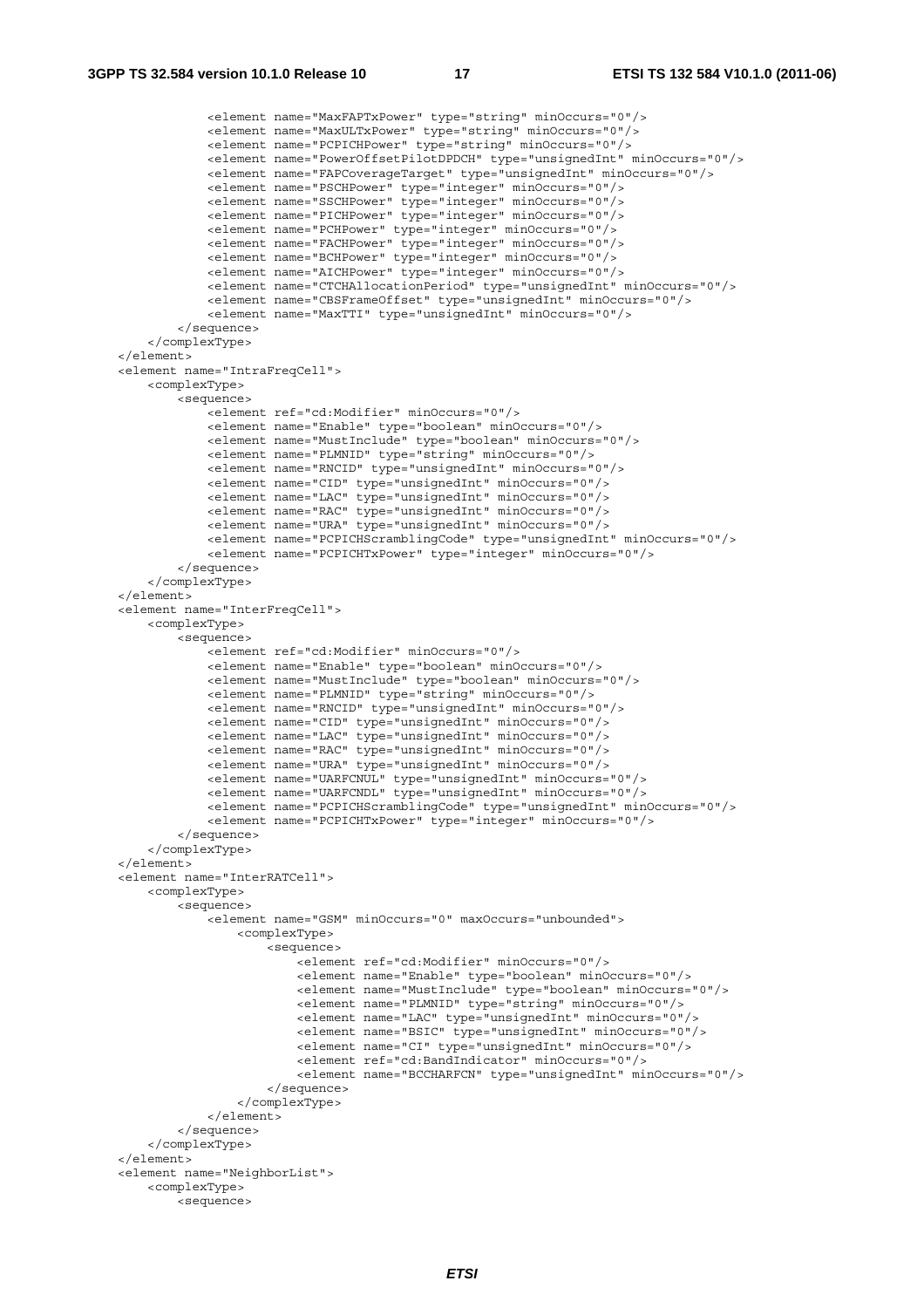```
 <element ref="cd:IntraFreqCell" minOccurs="0" maxOccurs="unbounded"/> 
                 <element ref="cd:InterFreqCell" minOccurs="0" maxOccurs="unbounded"/> 
                 <element ref="cd:InterRATCell" minOccurs="0"/> 
             </sequence> 
         </complexType> 
     </element> 
    <element name="FDDFAP"> 
         <complexType> 
             <sequence> 
                .<br><element name="HSFlaq" type="boolean" minOccurs="0"/>
                 <element name="HSEnable" type="boolean" minOccurs="0"/> 
                 <element name="NumOfHSPDSCHs" type="unsignedInt" minOccurs="0"/> 
                 <element name="NumOfHSSCCHs" type="unsignedInt" minOccurs="0"/> 
                 <element ref="cd:CellSelection" minOccurs="0"/> 
                 <element ref="cd:RRCTimers" minOccurs="0"/> 
                 <element ref="cd:DRX" minOccurs="0"/> 
                 <element ref="cd:PowerControl" minOccurs="0"/> 
                 <element ref="cd:CellRestriction" minOccurs="0"/> 
                 <element ref="cd:IntraFreqMeas" minOccurs="0"/> 
                 <element ref="cd:InterFreqMeas" minOccurs="0"/> 
                 <element ref="cd:InterRATMeas" minOccurs="0"/> 
                 <element ref="cd:UEInternalMeas" minOccurs="0"/> 
                 <element ref="cd:RF" minOccurs="0"/> 
                 <element ref="cd:NeighborList" minOccurs="0"/> 
             </sequence> 
         </complexType> 
     </element> 
     <element name="RAN"> 
         <complexType> 
            >sequence\sim <element name="URAList" type="string" minOccurs="0"/> 
                 <element name="RNCID" type="unsignedInt" minOccurs="0"/> 
                 <element name="CellID" type="unsignedInt" minOccurs="0"/> 
                 <element name="HNBIDRealm" type="string" minOccurs="0"/> 
                 <element name="TRatC" type="unsignedInt" minOccurs="0"/> 
                 <element name="TRafC" type="unsignedInt" minOccurs="0"/> 
                 <element name="NRafC" type="unsignedInt" minOccurs="0"/> 
 <element name="TigOR" type="unsignedInt" minOccurs="0"/> 
 <element name="TinTR" type="unsignedInt" minOccurs="0"/> 
                 <element name="TDataFwd" type="unsignedInt" minOccurs="0"/> 
                 <element name="TRelocPrep" type="unsignedInt" minOccurs="0"/> 
                 <element name="TRelocOverall" type="unsignedInt" minOccurs="0"/> 
                 <element ref="cd:CSG" minOccurs="0"/> 
                 <element ref="cd:FDDFAP" minOccurs="0"/> 
             </sequence> 
         </complexType> 
    </element> 
     <element name="CellConfig"> 
         <complexType> 
             <sequence> 
                 <element name="UMTS" minOccurs="0"> 
                     <complexType> 
                         <sequence> 
                              <element ref="cd:CN" minOccurs="0"/> 
                              <element ref="cd:RAN" minOccurs="0"/> 
                          </sequence> 
                     </complexType> 
                 </element> 
             </sequence> 
         </complexType> 
     </element> 
     <element name="SCTP"> 
         <complexType> 
             <sequence> 
                .<br><element name="Enable" type="boolean" minOccurs="0"/>
                 <element name="HBInterval" type="unsignedInt" minOccurs="0"/> 
                 <element name="MaxAssociationRetransmits" type="unsignedInt" minOccurs="0"/> 
                 <element name="MaxInitRetransmits" type="unsignedInt" minOccurs="0"/> 
                 <element name="MaxPathRetransmits" type="unsignedInt" minOccurs="0"/> 
                 <element name="RTOInitial" type="unsignedInt" minOccurs="0"/> 
                 <element name="RTOMax" type="unsignedInt" minOccurs="0"/> 
                 <element name="RTOMin" type="unsignedInt" minOccurs="0"/> 
                 <element name="ValCookieLife" type="unsignedInt" minOccurs="0"/> 
             </sequence> 
         </complexType> 
     </element> 
    <element name="RealTime">
```

```
 <complexType>
```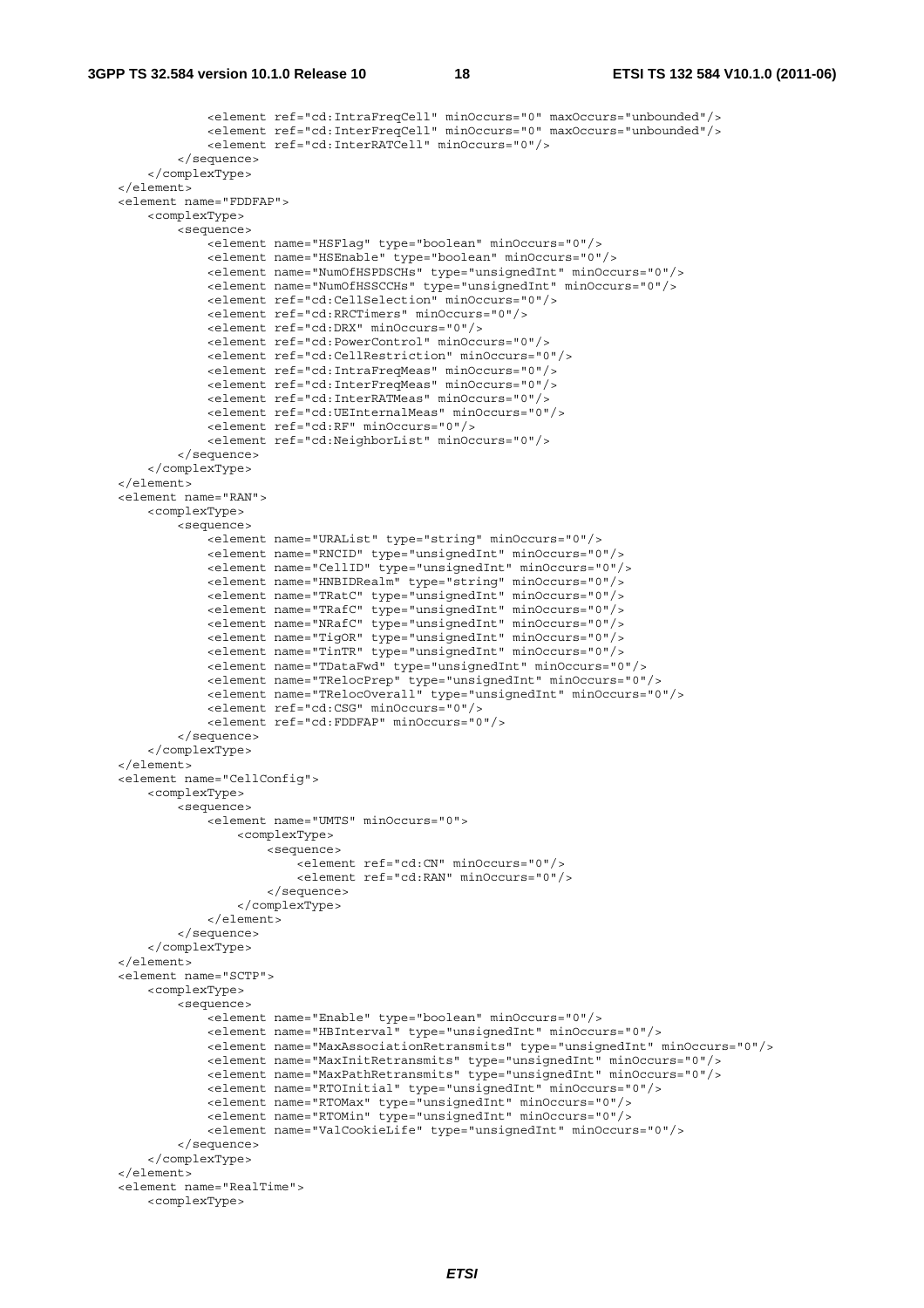```
 <sequence> 
                  <element name="RTCPEnable" type="boolean" minOccurs="0"/> 
              </sequence> 
         </complexType> 
     </element> 
     <element name="Packet"> 
         <complexType> 
              <sequence> 
                 .<br><element name="EchoInterval" type="unsignedInt" minOccurs="0"/>
              </sequence> 
         </complexType> 
      </element> 
     <element name="IPsec"> 
         <complexType> 
              <sequence> 
                 -<br>-<element name="IpsecUsaqeIndicator" type="boolean" minOccurs="0"/>
             </sequence> 
          </complexType> 
     </element> 
     <element name="Tunnel"> 
         <complexType> 
              <sequence> 
                  <element name="VirtualInterface" minOccurs="0" maxOccurs="unbounded"> 
                      <complexType> 
                           <sequence> 
                               <element name="Enable" type="boolean" minOccurs="0"/> 
                               <element ref="cd:Modifier" minOccurs="0"/> 
                               <element name="CryptoProfile" type="string" minOccurs="0"/> 
                               <element name="DSCPMarkPolicy" type="integer" minOccurs="0"/> 
                           </sequence> 
                       </complexType> 
                  </element> 
              </sequence> 
          </complexType> 
     </element> 
     <element name="Security"> 
         <complexType> 
              <sequence> 
                  <element name="Secret" minOccurs="0" maxOccurs="unbounded"> 
                      <complexType> 
                           <sequence> 
                               <element name="Enable" type="boolean" minOccurs="0"/> 
                           </sequence> 
                       </complexType> 
                  </element> 
                  <element name="Pkey" minOccurs="0" maxOccurs="unbounded"> 
                      <complexType> 
                           <sequence> 
                               <element name="Enable" type="boolean" minOccurs="0"/> 
                           </sequence> 
                       </complexType> 
                 \epsilon/element>
                  <element name="CryptoProfile" minOccurs="0" maxOccurs="unbounded"> 
                       <complexType> 
                           <sequence> 
                              .<br><element ref="cd:Modifier" minOccurs="0"/>
                               <element name="Enable" type="boolean" minOccurs="0"/> 
                               <element name="AuthMethod" type="string"/> 
                               <element name="MaxChildSA" type="unsignedInt" minOccurs="0"/> 
                               <element name="IKEEncrypt" type="string"/> 
                               <element name="IKEPRF" type="string"/> 
                               <element name="IKEIntegrity" type="string"/> 
                               <element name="IKEDH" type="string"/> 
                               <element name="ESPEncrypt" type="string"/> 
                               <element name="ESPIntegrity" type="string"/> 
                               <element name="IPsecWindowSize" type="unsignedInt" minOccurs="0"/> 
                               <element name="IKERekeyLifetime" type="unsignedInt" minOccurs="0"/> 
                               <element name="IPsecRekeyLifetimeByte" type="unsignedInt" 
minOccurs="0"/> 
                               <element name="IPsecRekeyLifetimeTime" type="unsignedInt" 
minOccurs="0"/> 
                               <element name="DPDTimer" type="unsignedInt" minOccurs="0"/> 
                               <element name="NATTKeepaliveTimer" type="unsignedInt" minOccurs="0"/> 
                           </sequence> 
                       </complexType> 
                  </element> 
              </sequence> 
         </complexType>
```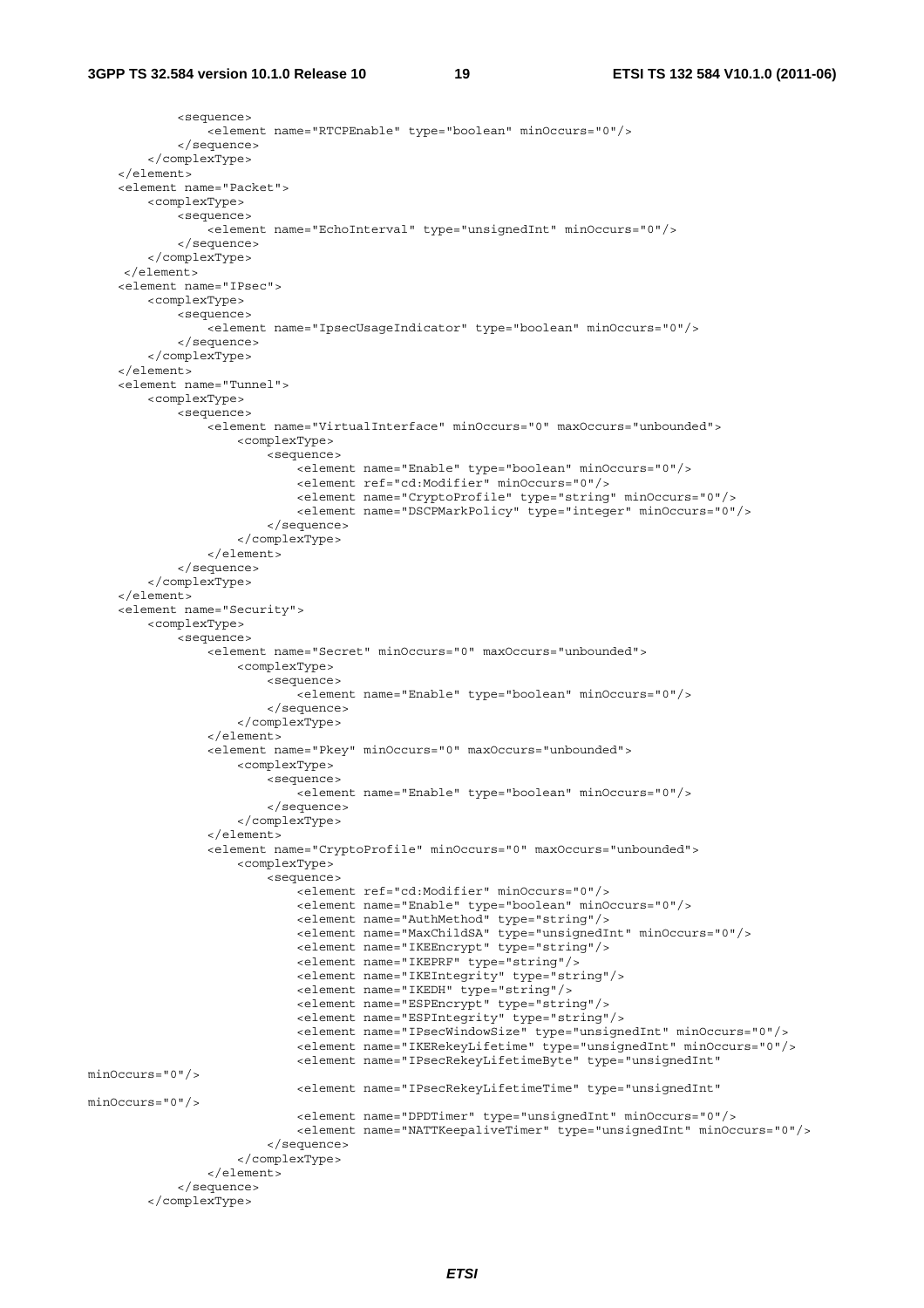</element> <element name="Transport"> <complexType> <sequence> <element ref="cd:SCTP" minOccurs="0"/> <element ref="cd:RealTime" minOccurs="0"/> <element ref="cd:Packet" minOccurs="0"/> <element ref="cd:IPsec" minOccurs="0"/> <element ref="cd:Tunnel" minOccurs="0"/> <element ref="cd:Security" minOccurs="0"/> </sequence> </complexType> </element> <element name="WCDMAFDD"> <complexType> <sequence> <element ref="cd:InServiceHandling" minOccurs="0"/> <element name="ScanOnBoot" type="boolean" minOccurs="0"/> <element name="ScanPeriodically" type="boolean" minOccurs="0"/> <element name="PeriodicInterval" type="unsignedInt" minOccurs="0"/> <element name="PeriodicTime" type="dateTime" minOccurs="0"/> <element name="REMPLMNList" type="string" minOccurs="0"/> <element name="REMBandList" type="string" minOccurs="0"/> <element name="UARFCNDLList" type="string" minOccurs="0"/> <element name="ScanTimeout" type="unsignedInt" minOccurs="0"/> </sequence> </complexType> </element> <element name="GSM"> <complexType> <sequence> <element ref="cd:InServiceHandling" minOccurs="0"/> <element name="ScanOnBoot" type="boolean" minOccurs="0"/> <element name="ScanPeriodically" type="boolean" minOccurs="0"/> <element name="PeriodicInterval" type="unsignedInt" minOccurs="0"/> <element name="PeriodicTime" type="dateTime" minOccurs="0"/> <element name="REMPLMNList" type="string" minOccurs="0"/> <element name="REMBandList" type="string" minOccurs="0"/> <element name="ARFCNList" type="string" minOccurs="0"/> <element name="ScanTimeout" type="unsignedInt" minOccurs="0"/> </sequence> </complexType> </element> <element name="REM"> <complexType> <sequence> <element ref="cd:WCDMAFDD" minOccurs="0"/> <element ref="cd:GSM" minOccurs="0"/> </sequence> </complexType> </element> <element name="GPS"> <complexType> <sequence> <element name="ScanOnBoot" type="boolean" minOccurs="0"/> <element name="ScanPeriodically" type="boolean" minOccurs="0"/> <element name="PeriodicInterval" type="unsignedInt" minOccurs="0"/> <element name="PeriodicTime" type="dateTime" minOccurs="0"/> <element name="ContinuousGPS" type="boolean" minOccurs="0"/> <element name="ScanTimeout" type="unsignedInt" minOccurs="0"/> </sequence> </complexType> </element> <!-- Configuration data file root XML element --> <element name="configDataFile"> <complexType> <sequence> -<br><element name="fileHeader"> <complexType> <attribute name="fileFormatVersion" type="string" use="required"/> <attribute name="senderName" type="string" use="optional"/> <attribute name="vendorName" type="string" use="optional"/> </complexType> </element> <element name="configData" minOccurs="0" maxOccurs="unbounded"> <complexType> <sequence> <element name="managedElement">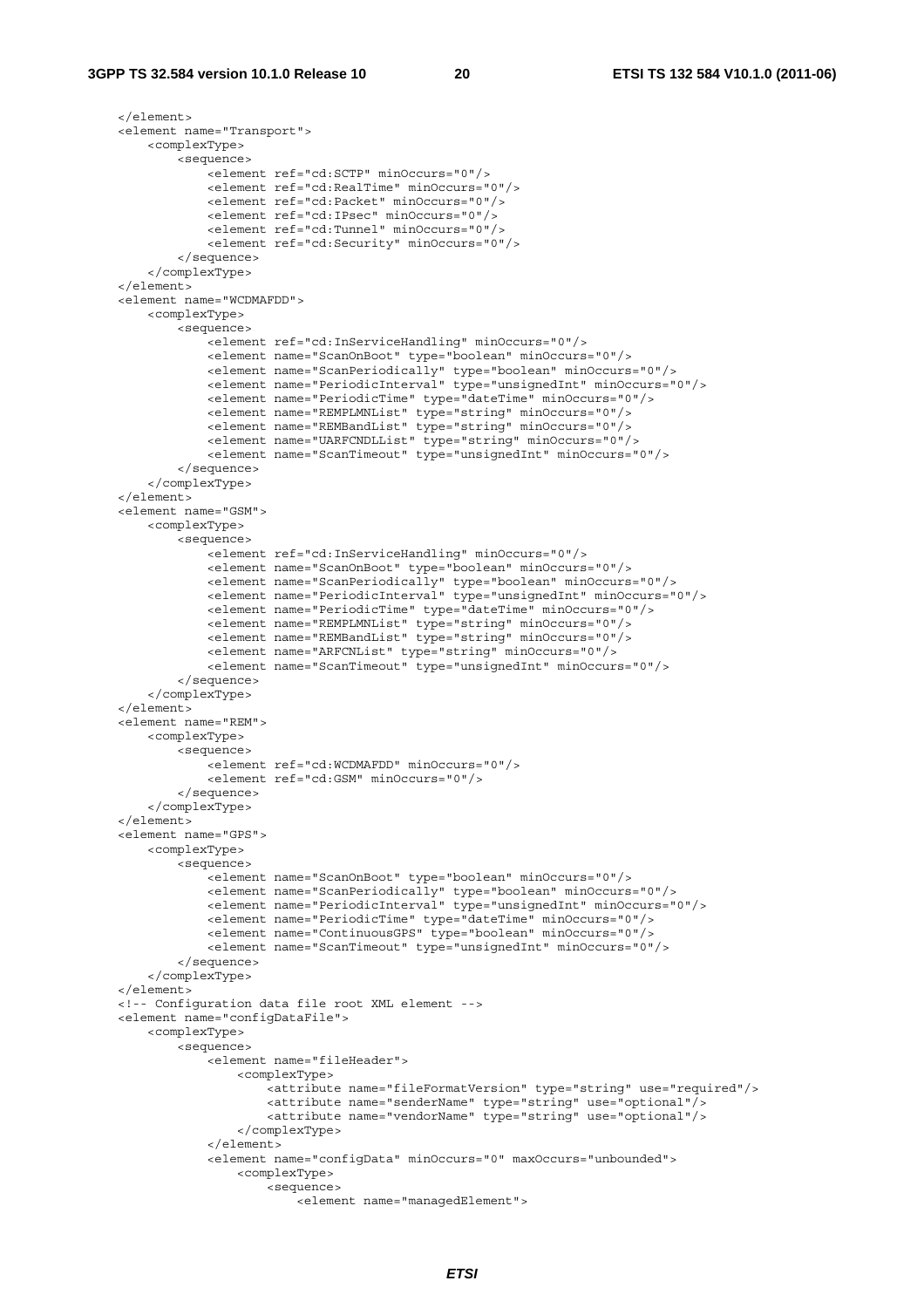```
 <complexType> 
                                        <attribute name="localDn" type="string" use="optional"/> 
                                        <attribute name="userLabel" type="string" use="optional"/> 
                                        <attribute name="swVersion" type="string" use="optional"/> 
                                   </complexType> 
                               </element> 
                               <element ref="cd:DeviceInfo" minOccurs="0"/> 
                               <element ref="cd:ManagementServer" minOccurs="0"/> 
                               <element ref="cd:Time" minOccurs="0"/> 
                               <element name="FAPService" minOccurs="0" maxOccurs="unbounded"> 
                                   <complexType> 
                                        <sequence> 
                                           .<br><element ref="cd:DNPrefix" minOccurs="0"/>
                                            <element ref="cd:FAPControl" minOccurs="0"/> 
                                            <element ref="cd:AccessMgmt" minOccurs="0"/> 
                                            <element ref="cd:CellConfig" minOccurs="0"/> 
                                            <element ref="cd:Transport" minOccurs="0"/> 
                                            <element ref="cd:REM" minOccurs="0"/> 
                                            <element ref="cd:GPS" minOccurs="0"/> 
                                        </sequence> 
                                   </complexType> 
                               </element> 
                           </sequence> 
                      </complexType> 
                  </element> 
                  <element name="fileFooter"> 
                      <complexType> 
                           <attribute name="dateTime" type="dateTime" use="required"/> 
                      </complexType> 
                 >/element>
             </sequence> 
         </complexType> 
     </element> 
</schema>
```
#### 4.2.3 CM data file XML header

The following header shall be used in actual XML CM data files:

```
<?xml version="1.0" encoding="UTF-8"?> 
<?xml-stylesheet type="text/xsl" href="configData.xsl"?> 
<ConfigDataFile 
  xmlns= 
"http://www.3gpp.org/ftp/specs/archive/32_series/32.584#configData" 
>
```
### 5 PM data format definition

#### 5.1 Mapping table

Table 5.1 maps the PM file content items in the 3GPP TS 32.582 [9] document to those used in the XML schema based file format definitions. XML tag attributes are useful where data values bind tightly to its parent element. They have been used where appropriate.

| <b>File Content Item</b> | <b>XML schema</b>  | <b>Description</b> |
|--------------------------|--------------------|--------------------|
|                          | based XML tag      |                    |
| ImeasDataCollection      | measCollecFile     |                    |
| ImeasFileHeader          | lfileHeader        |                    |
| measData                 | ImeasData          |                    |
| ImeasFileFooter          | lfileFooter        |                    |
| lfileFormatVersion       | lfileHeader        |                    |
|                          | lfileFormatVersion |                    |

**Table 5.1 Mapping of File Content Items to XML tags**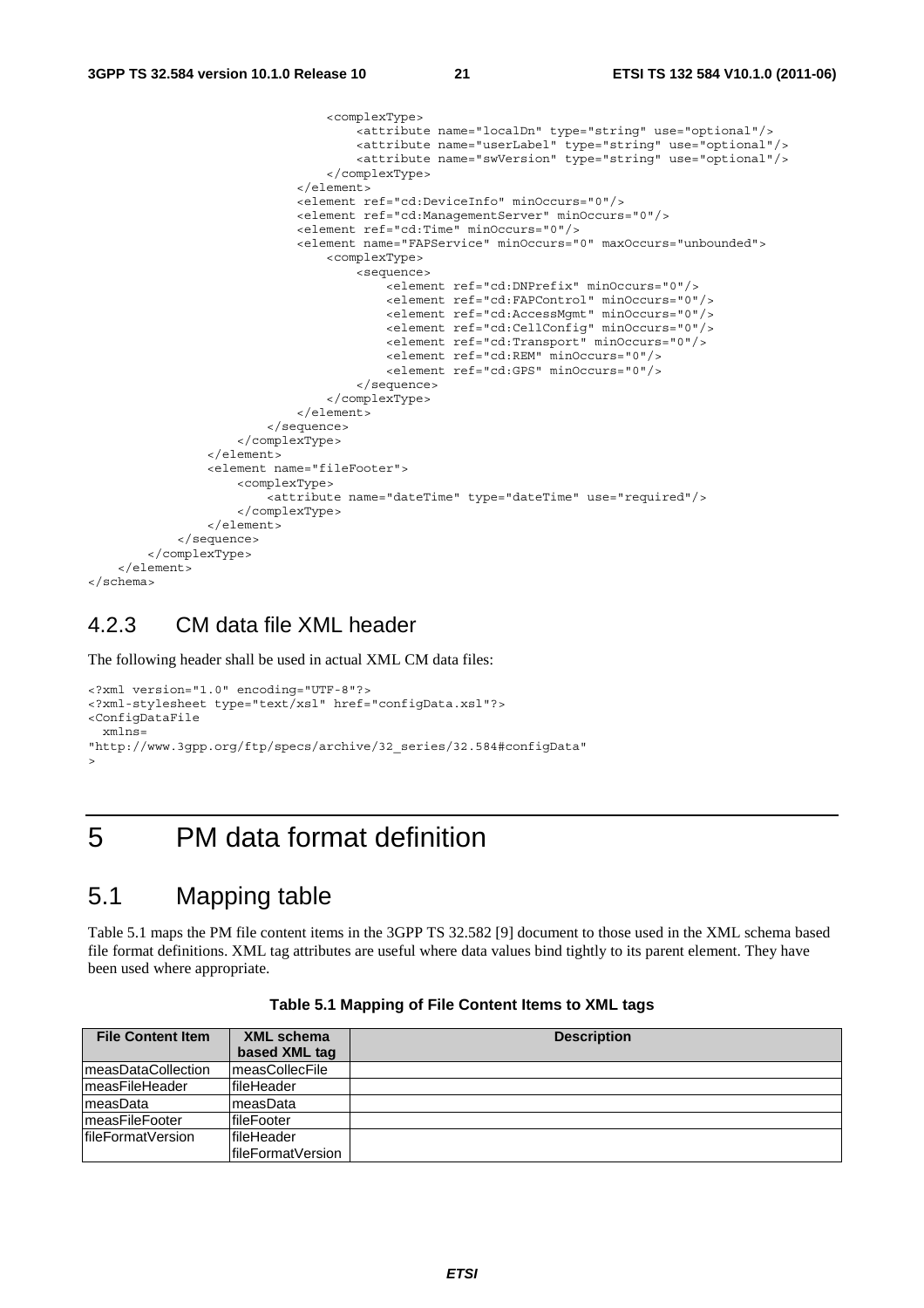| <b>File Content Item</b>            | <b>XML schema</b>         | <b>Description</b>                                                                                                                                |
|-------------------------------------|---------------------------|---------------------------------------------------------------------------------------------------------------------------------------------------|
|                                     | based XML tag             |                                                                                                                                                   |
| senderName                          | fileHeader                | This attribute shall hold the DN of HNB. See Note 1.                                                                                              |
|                                     | dnPrefix<br>and           |                                                                                                                                                   |
|                                     | fileSender                | See TS 32.300 [4] for definition of DN.                                                                                                           |
|                                     | localDn                   |                                                                                                                                                   |
| senderType                          | fileSender                | For the XML schema based XML format, XML attribute specification                                                                                  |
|                                     | elementType               | "elementType" may be absent in case the "senderType" is not configured in                                                                         |
|                                     |                           | the sender.                                                                                                                                       |
| vendorName                          | fileHeader                | For the XML schema based XML format, XML attribute specification                                                                                  |
|                                     | vendorName                | "vendorName" may be absent in case the "vendorName" is not configured in                                                                          |
| collectionBeginTime                 | measCollec                | the sender.<br>3GPP TS 32.582 [9] clause 6.3.2.1 Period Statistics "ReportStartTime"                                                              |
|                                     | beginTime                 |                                                                                                                                                   |
| neld                                | managedElement            |                                                                                                                                                   |
| neUserName                          | managedElement            | For the XML schema based XML format, XML attribute specification                                                                                  |
|                                     | userLabel                 | "userLabel" may be absent in case the "nEUserName" is not configured in the                                                                       |
|                                     |                           | CM applications.                                                                                                                                  |
|                                     |                           | Not used in HNB PM file                                                                                                                           |
| neDistinguishedName                 | fileHeader                | This attribute shall hold the DN of HNB. See Note 1.                                                                                              |
|                                     | dnPrefix                  |                                                                                                                                                   |
|                                     | and<br>managedElement     | See TS 32.300 [4] for definition of DN.                                                                                                           |
|                                     | localDn                   |                                                                                                                                                   |
| neSoftwareVersion                   | managedElement            | For the XML schema based XML format, XML attribute specification                                                                                  |
|                                     | swVersion                 | "swVersion" may be absent in case the "nESoftwareVersion" is not                                                                                  |
|                                     |                           | configured in the CM applications.                                                                                                                |
|                                     |                           | Not used in HNB PM file                                                                                                                           |
| measInfo                            | measInfo                  |                                                                                                                                                   |
| measInfold                          | measInfold                |                                                                                                                                                   |
| measTimeStamp                       | granPeriod<br>endTime     | Calculated from the 3GPP TS 32.582 [9] clause 6.3.2.1 Period Statistics                                                                           |
|                                     |                           | "ReportStartTime" + accumulation of the 3GPP TS 32.582 [9] clause 6.3.2.1<br>Period Statistics "SampleSeconds"                                    |
| jobld                               | Job jobld                 | Not used in HNB PM file                                                                                                                           |
| granularityPeriod                   | granPeriod                | For the XML schema based XML format, the value of XML attribute                                                                                   |
|                                     | duration                  | specification "duration" shall use the truncated representation "PTnS" (see                                                                       |
|                                     |                           | $[13]$ ).                                                                                                                                         |
|                                     |                           | 3GPP TS 32.582 [9] clause 6.3.2.1 Period Statistics "SampleInterval"                                                                              |
| reportingPeriod                     | repPeriod                 | For the XML schema based XML format, the value of XML attribute                                                                                   |
|                                     | duration                  | specification "duration" shall use the truncated representation "PTnS" (see                                                                       |
|                                     |                           | [13]).<br>3GPP TS 32.582 [9] clause 6.3.1.1 Period Upload Interval                                                                                |
| measTypes                           | measTypes                 | For the XML schema based XML format, depending on sender's choice for                                                                             |
|                                     | or                        | optional positioning presence, either XML element "measTypes" or XML                                                                              |
|                                     | measType                  | elements "measType" will be used.                                                                                                                 |
|                                     |                           | 3GPP TS 32.582 [9] clause 6.3.2.2 Period Statistics Reference                                                                                     |
| measValues                          | measValue                 |                                                                                                                                                   |
| measObjInstId                       | measValue                 | Identifier of the Managed Object (see TS 32.432 [20].)                                                                                            |
|                                     | measObjLdn<br>measResults |                                                                                                                                                   |
| measResults                         | or                        | For the XML schema based XML format, depending on sender's choice for<br>optional positioning presence, either XML element "measResults" or XML   |
|                                     | R                         | elements "r" will be used.                                                                                                                        |
|                                     |                           | Broadband Forum data object PeriodicStatistics.SampleSet.{i}.                                                                                     |
|                                     |                           | Parameter. {i}. Values (see TR-157 Amendment 1 [15])                                                                                              |
| suspectFlag                         | Suspect                   | Not used in HNB PM file                                                                                                                           |
| timeStamp                           | measCollec                | 3GPP TS 32.582 [9] clause 6.3.2.1 Period Statistics ReportEndTime                                                                                 |
|                                     | endTime                   |                                                                                                                                                   |
| There is no                         | measType p                | An optional positioning XML attribute specification of XML element                                                                                |
| corresponding File<br>Content Item. |                           | "measType" (XML schema based), used to identify a measurement type for<br>the purpose of correlation to a result. The value of this XML attribute |
|                                     |                           | specification is expected to be a non-zero, non-negative integer value that is                                                                    |
|                                     |                           | unique for each instance of XML element "measType" that is contained within                                                                       |
|                                     |                           | the measurement data collection file.                                                                                                             |
|                                     |                           | Not used in HNB PM file                                                                                                                           |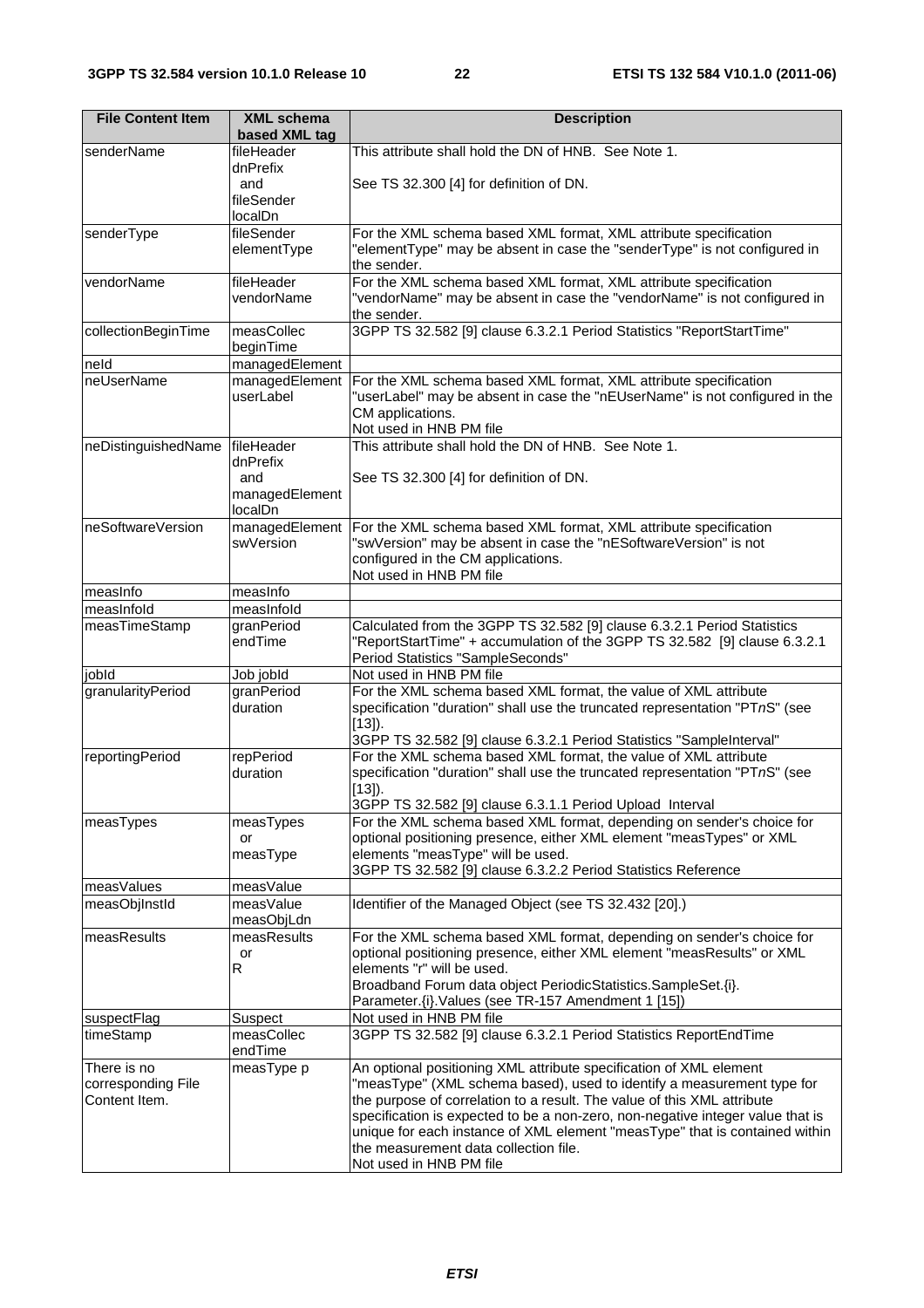| <b>File Content Item</b>                            | XML schema    | <b>Description</b>                                                                                                                                                                                                                                                                                                                     |
|-----------------------------------------------------|---------------|----------------------------------------------------------------------------------------------------------------------------------------------------------------------------------------------------------------------------------------------------------------------------------------------------------------------------------------|
|                                                     | based XML tag |                                                                                                                                                                                                                                                                                                                                        |
| lThere is no<br>corresponding File<br>Content Item. | r p           | An optional positioning XML attribute specification of XML element "r", used<br>to correlate a result to a measurement type. The value of this XML attribute<br>specification should match the value of XML attribute specification "p" of the<br>corresponding XML element "measType" (XML schema based).<br>INot used in HNB PM file |

NOTE: There are two forms of naming for HNB. Implementation can choose to use one of the two.

1. The full DN: The name hierarchy is defined by TS 32.772 [18]. DN Prefix may or may not be present. The value for the 'id' for HNB is a string and is the HNB Identifier or HNB Name (see Annex C Table C.1 of TS 22.220 [19]).

Example 1: "DC=a1.companyNN.com,SubNetwork=1,ManagementNode=6, HMSFunction=99,HNB=abc1234"

2. There is no name hierarchy. It is a string and it is the value of the HNB Identifier or HNB Name (see Annex C Table C.1 of TS 22.220 [19]).

Example 2: "abc1234"

The representation of all timestamps in PM files shall follow the representations allowed by the ISO 8601 [abc].

The precise format for timestamp representation shall be determined by the technology used for encoding the PM file (e.g. XML DTD, XML Schema). The choice of technology should ensure that this representation is derived from ISO 8601 [abc]. Based on the representation used, the timestamp shall refer to either UTC time or local time or local time with offset from UTC.

#### 5.2 XML schema based PM data file format definition

#### 5.2.1 PM data file XML diagram

For the purposes of the present document XML diagram in TS 32.435 [8] section 4.2.1 applies.

#### 5.2.2 PM data file XML schema

For the purposes of the present document XML schema in TS 32.435 [8] section 4.2.2 applies.

#### 5.2.2 PM data file XML header

For the purposes of the present document XML header in TS 32.435 [8] section 4.2.3 applies.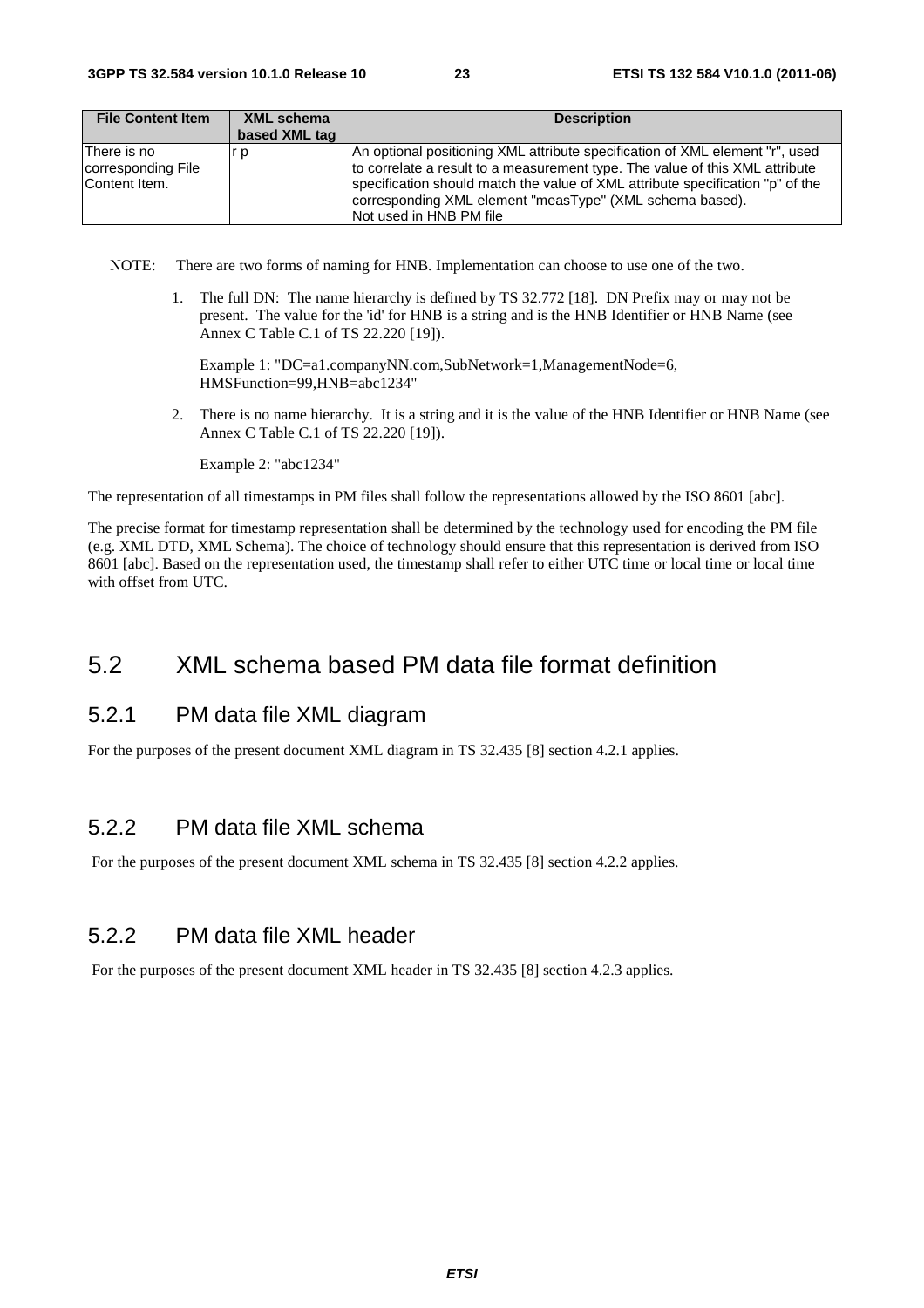# Annex A (informative): Examples

# A.1 XML schema based CM data file

```
<?xml version="1.0" encoding="UTF-8"?> 
<?xml-stylesheet type="text/xsl" href="ConfigData.xsl"?> 
<configDataFile xmlns="http://www.3gpp.org/ftp/specs/archive/32_series/32.584# onfigData" 
xmlns:xsi="http://www.w3.org/2001/XMLSchema-instance" 
xsi:schemaLocation="http://www.3gpp.org/ftp/specs/archive/32_series/32.584#configData" 
http://www.3gpp.org/ftp/specs/archive/32_series/32.584#configData"> 
     <fileHeader fileFormatVersion="32.584 V1.0" vendorName="Company NN" > 
     </fileHeader> 
     <configData> 
         <managedElement localDn="SubNetwork=CountryNN,MeContext=MEC-Gbg-1,ManagedElement=RNC-Gbg-1" 
userLabel="RNC Telecomville"/> 
          <DeviceInfo> 
              <ProvisioningCode>0101</ProvisioningCode> 
         </DeviceInfo> 
     </configData> 
     <fileFooter dateTime="2000-03-01T14:15:00+02:00"> 
     </fileFooter> 
</configDataFile>
```
# A.2 XML schema based PM data file

For the purposes of the present document the examples in TS 32.435 [8] Annex A apply.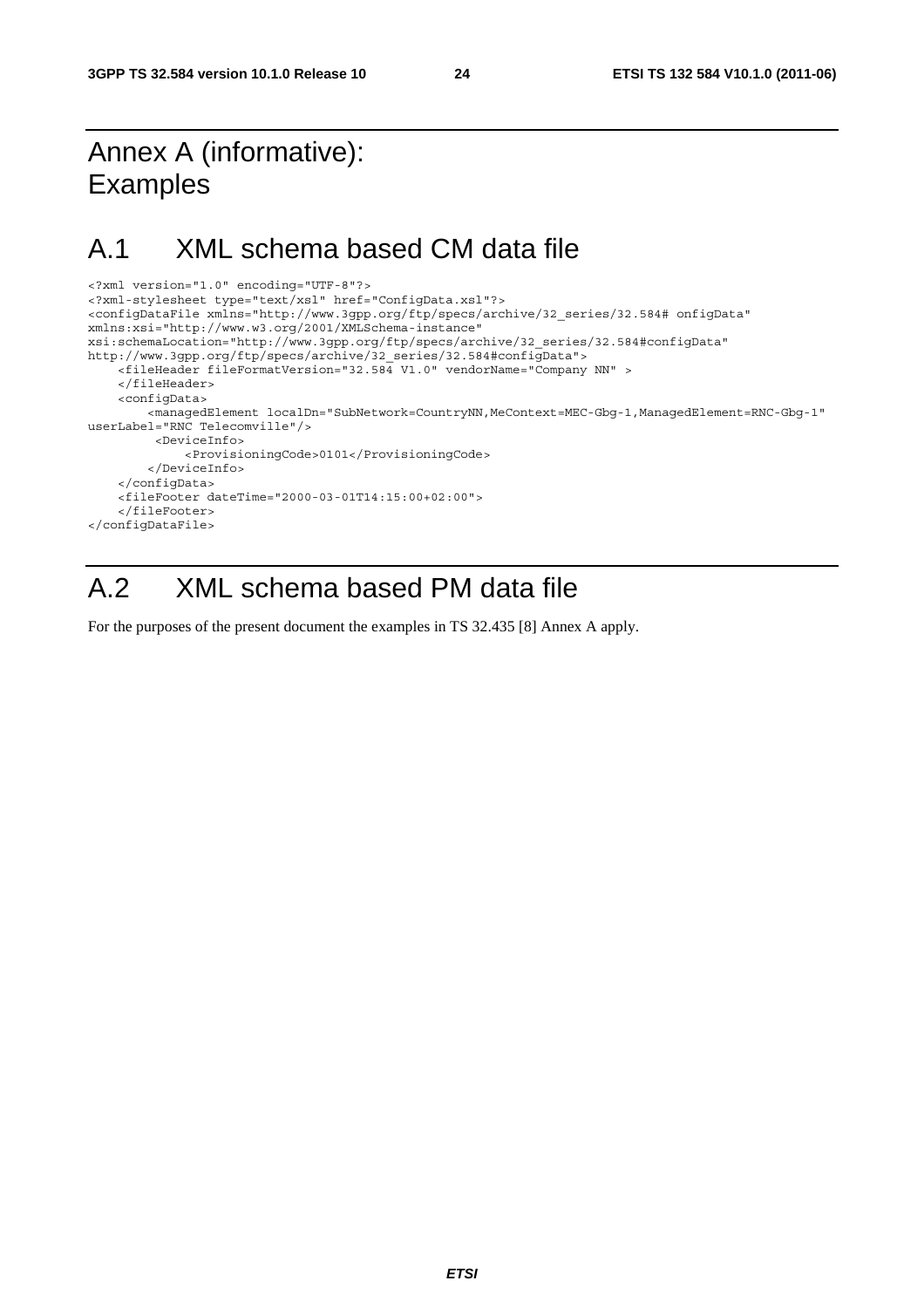Annex B (informative): Void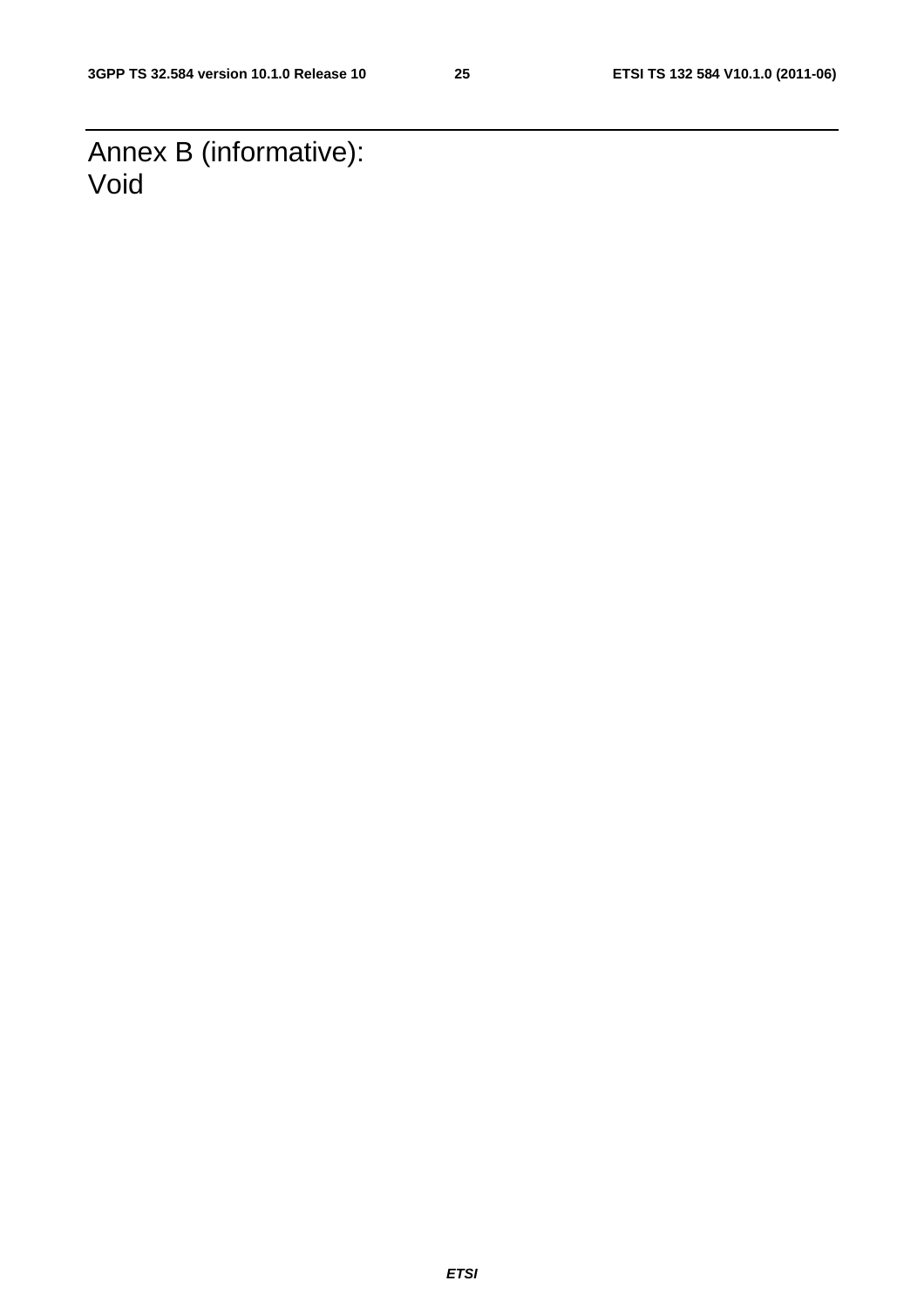# Annex C (informative): Change history

| <b>Change history</b> |              |                 |           |            |                                                                   |            |            |
|-----------------------|--------------|-----------------|-----------|------------|-------------------------------------------------------------------|------------|------------|
| <b>Date</b>           | TSG#         | <b>TSG Doc.</b> | <b>CR</b> | <b>Rev</b> | Subject/Comment                                                   | <b>Old</b> | <b>New</b> |
| 2009-06               | SA#44        | SP-090302 --    |           | --         | Presentation for information and approval                         | 1.0.0      | 8.0.0      |
| 2009-09               | SA#45        | SP-090534       |           |            | Correct global modifier of XML file for CM to instance specific   | 8.0.0      | 8.1.0      |
|                       |              |                 | 001       | ۰          | modifier                                                          |            |            |
| 2009-09               | SA#45        | SP-090534       |           |            | Correct FAPService. (i). Transport. Security. Secret. (i). object | 8.0.0      | 8.1.0      |
|                       |              |                 | 002       | ۰          | defnitions                                                        |            |            |
| 2009-09               | SA#45        | SP-0905391003   |           |            | Change CM file per contribution to BBF                            | 8.0.0      | 8.1.0      |
| 2009-12               | SA-46        | SP-0907191004   |           | --         | Discontinuation of the maintenance of WSDL/XML schema folders     | 8.1.0      | 9.0.0      |
| 2010-03               | <b>SA#47</b> | SP-1000351005   |           | --         | Update references to BBF TR-157                                   | 9.0.0      | 9.1.0      |
| 2010-03               | SA#47        | SP-1000351006   |           | --         | The element definition of 'Home Zone name' modification           | 9.0.0      | 9.1.0      |
| 2010-09               | SA#49        | SP-1004881007   |           | --         | Clarify the description of attributes using Distinguished Name    | 9.1.0      | 9.2.0      |
| 2011-03               | SA#51        | SP-110099 008   |           | --         | Add LIPA access management XML element                            | 9.2.0      | 10.0.0     |
| 2011-06               | SA#52        | SP-110288       |           |            | Correction of XML definition for HNB non-IPsec usage - alignment  | 10.0.0     | 10.1.0     |
|                       |              |                 | 010       |            | with 33.320                                                       |            |            |